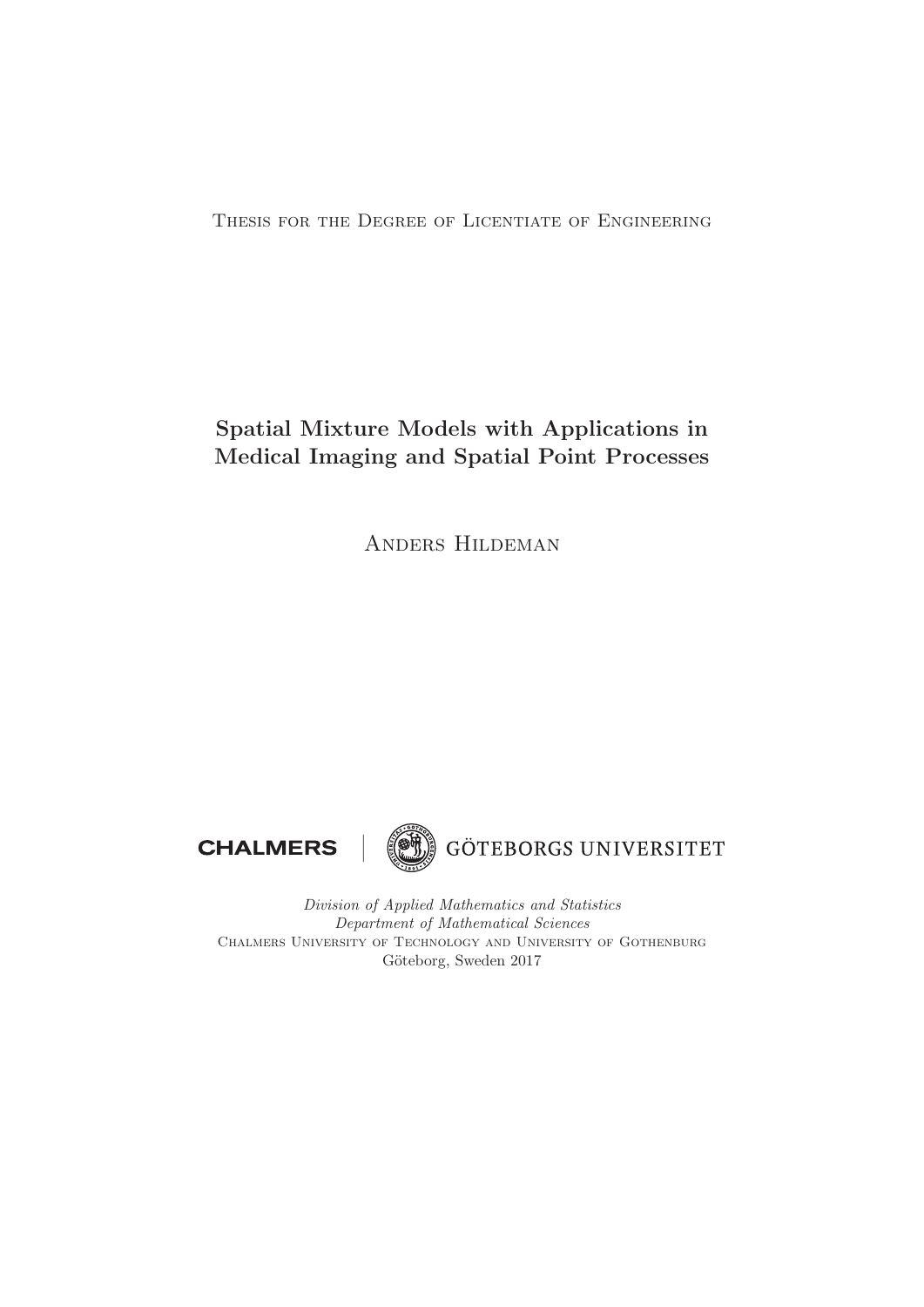## **Spatial Mixture Models with Applications in Medical Imaging and Spatial Point Processes** Anders Hildeman

-c Anders Hildeman, 2017.

Department of Mathematical Sciences Chalmers University of Technology and University of Gothenburg SE-412 96 GÖTEBORG, Sweden Phone: +46 (0)31 772 1000

Author e-mail: hildeman@chalmers.se

Typeset with L<sup>AT</sup>EX. Department of Mathematical Sciences Printed in Göteborg, Sweden 2017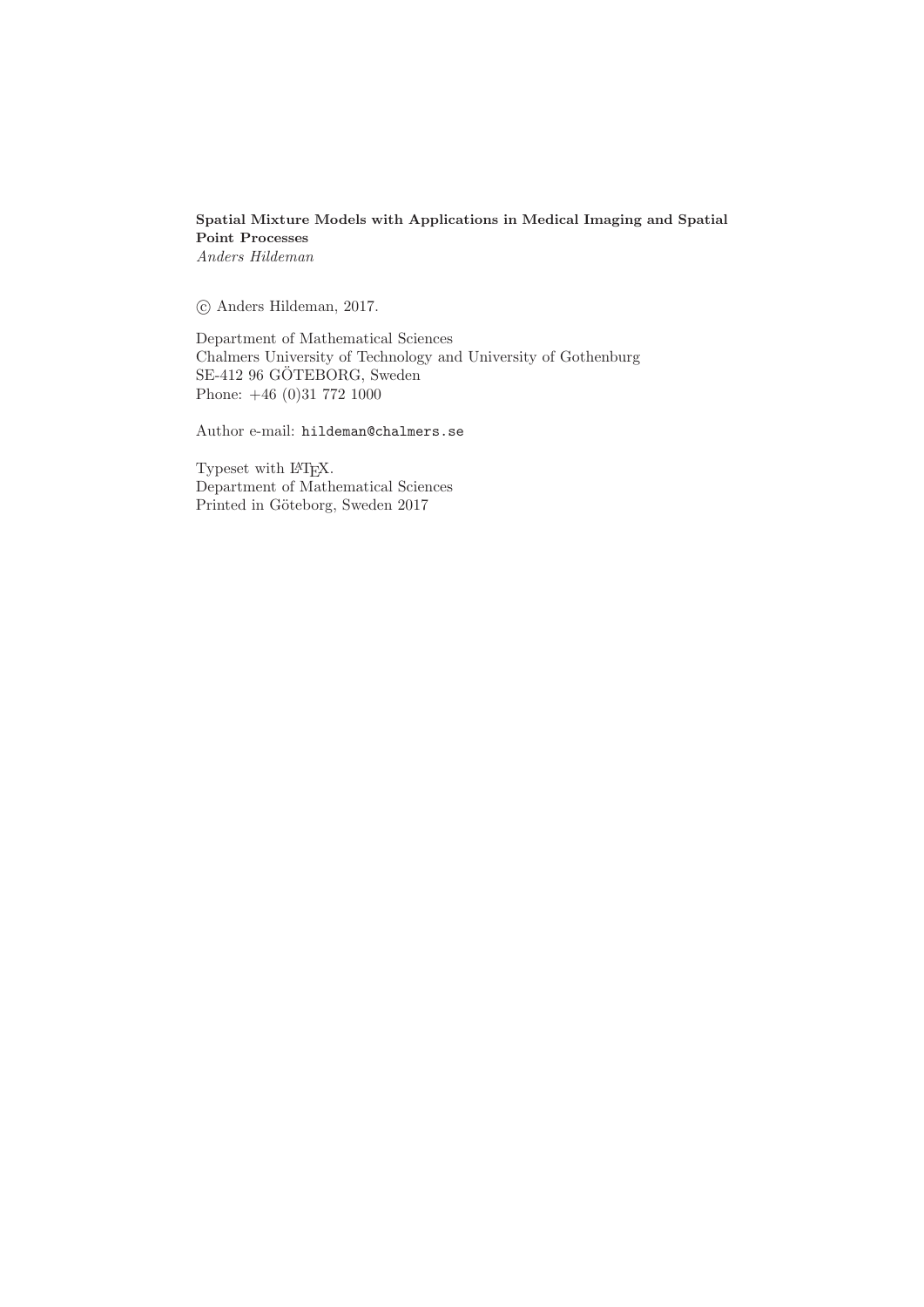## Spatial Mixture Models with Applications in Medical Imaging and Spatial Point Processes

## Anders Hildeman

Department of Mathematical Sciences Chalmers University of Technology and University of Gothenburg

#### **Abstract**

Finite mixture models have proven to be a great tool for both modeling non-standard probability distributions and for classification problems (using the latent variable interpretation). In this thesis we are building spatial models by incorporating spatially dependent categorical latent random fields in a hierarchical manner similar to that of finite mixture models. This allows for non-linear prediction, better interpretation of estimated model parameters, and the added possibility of addressing questions related to classification.

This thesis consists of two papers. The first paper concerns a problem in medical imaging where substitutes of computed tomography (CT) images are demanded due to the risks associated with X-radiation. This problem is addressed by modeling the dependency between CT images and magnetic resonance (MR) images. The model proposed incorporates multidimensional normal inverse Gaussian distributions and a spatially dependent Potts model for the latent classification. Parameter estimation is suggested using a maximum pseudo-likelihood approach implemented using the EM gradient method. The model is evaluated using cross-validation on three dimensional data of human brains.

The second paper concerns modeling of spatial point patterns. A novel hierarchical Bayesian model is constructed by using Gaussian random fields and level sets in a Cox process. The model is an extension to the popular log-Gaussian Cox process and incorporates a latent classification field in order to handle sudden jumps in the intensity surface and to address classification problems. For inference, a Markov chain Monte Carlo method based on the preconditioned Crank-Nicholson MALA method is suggested. Finally, the model is applied to a popular data set of tree locations in a rainforest and the results show the advantage of the proposed model compared to the log-Gaussian Cox process that has been applied to the very same data set in several earlier publications.

Keywords: Spatial statistics, Point processes, Finite mixture models, Bayesian level set inversion, Substitute CT, Gaussian fields, Non-Gaussian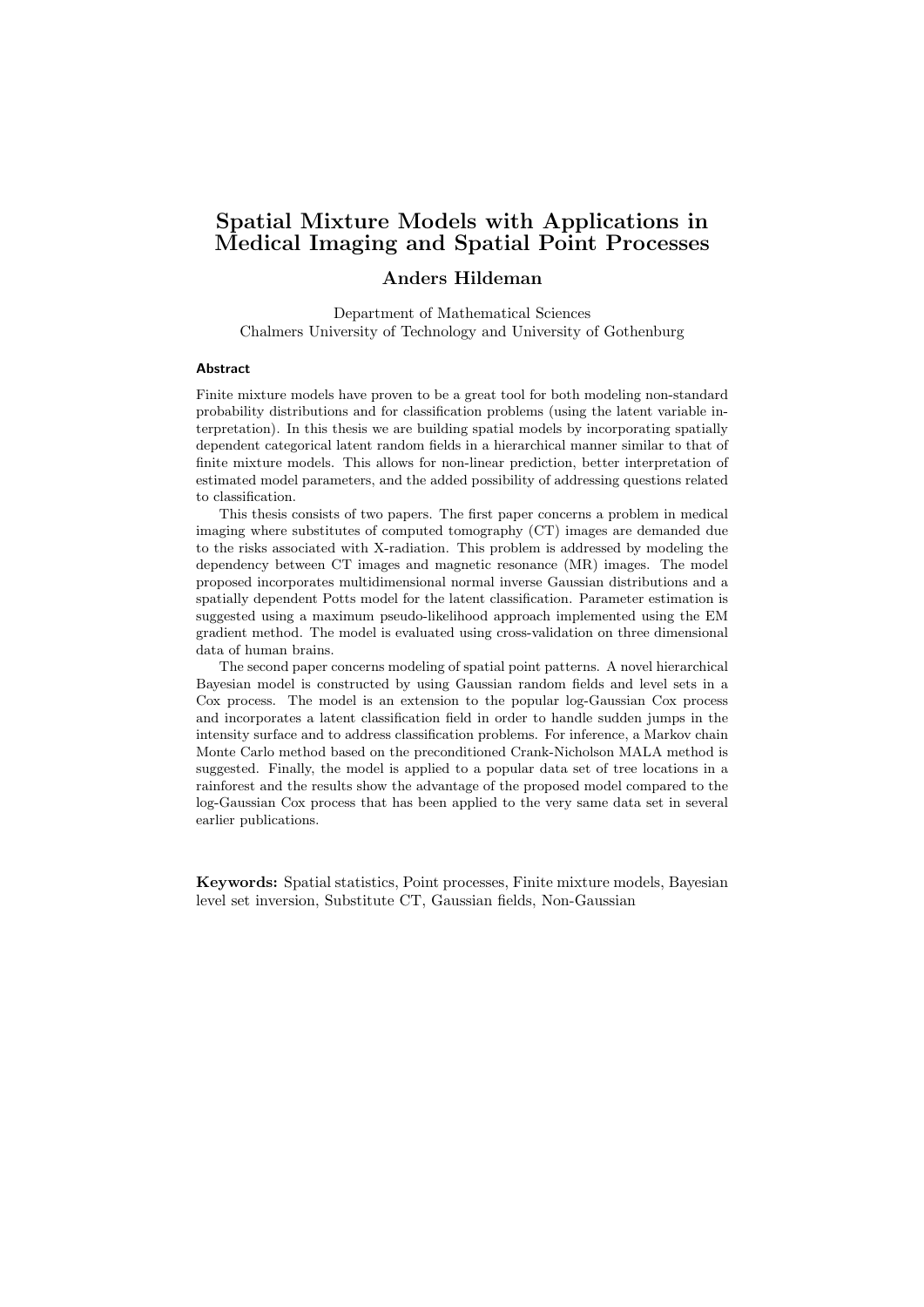## **List of appended papers**

- **Paper I A. Hildeman**, D. Bolin, J. Wallin, A. Johansson, T. Nyholm, T. Asklund, and J. Yu. Whole-brain substitute CT generation using Markov random field mixture models. Preprint
- **Paper II A. Hildeman**, D. Bolin, J. Wallin, J. Illian. Level set Cox processes. Preprint

My contribution to the appended papers:

- Paper I: I participated in the development of the model, conducted the analysis, drafted the manuscript, and after consultation produced the final manuscript. I implemented the code jointly together with J. Wallin and D. Bolin.
- Paper II: I co-developed the model together with the other authors of the paper. I implemented the code, conducted the analysis and wrote drafted the manuscript by myself. The theoretical results of appendix A and B were achieved jointly together with J.Wallin and D.Bolin. I produced the final manuscript after consultation with the co-authors.

iv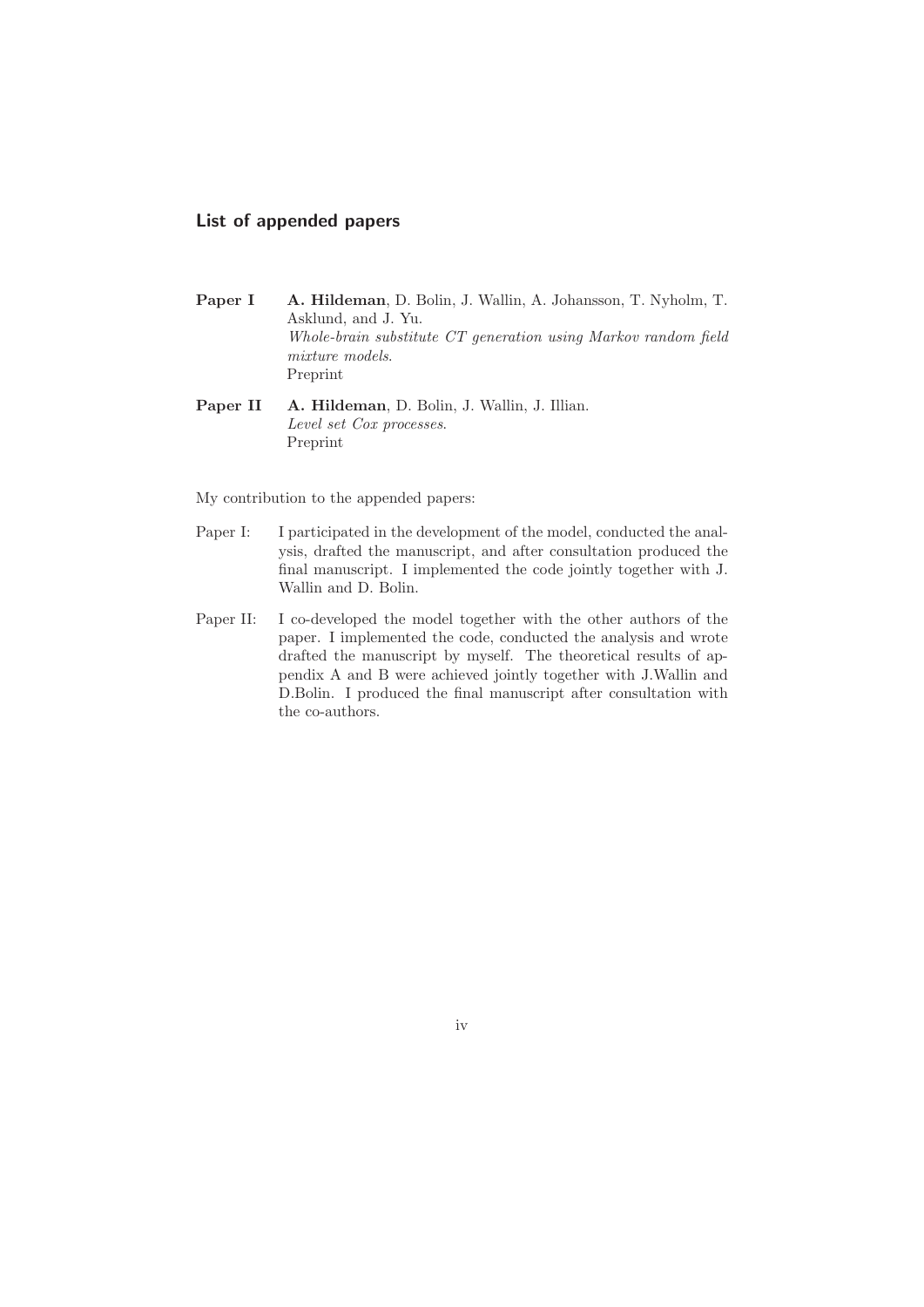## **Acknowledgements**

I would like to thank my supervisor David Bolin for introducing me to the interesting field of spatial statistics, for constantly taking the time when I have questions even though you have so many other responsibilities, and for your vast and broad knowledge. Jonas Wallin for your many ideas and quick comprehension of new problems. Jun Yu for great collaboration and for your hospitality during my visit at Umeå University. Also Fekadu, Jianfeng, Ottmar, and the MRI group for the hospitality during the same visit. Adam Johansson and Tufve Nyholm for answering my questions concerning medical imaging. Janine Illian for your great insight in point process theory, how to communicate it, and the importance of interdisciplinary work.

Thank you Efthymios Karatzas and Milo Viviani for our "secret" project and friendship. Olle Nerman and Marco Longfils for our collaboration with the projects at the consultancy group. Medet for wrestling sessions and John for long walks.

Thank you also to people I have had the fortune to teach together with: Sandra, Sebastian, Fanny, Andreas, Johan T, Johan J, and Reimond. I think that our effort has helped many students to a greater understanding, confidence, and interest in the uncertain and strange world of randomness. Thanks also to the members, and former members, of the spatial statistics group: Henrike, Claes, Tuomas, Kaspar, and Anna-Kaisa.

Last, but certainly not least, I would like to thank Karin for your constant support, my family (Bodil, Leif, Arild, Kristina, Ingela, and Bumbum) for raising me, and all my friends.

> Anders Hildeman Gothenburg, August 14, 2017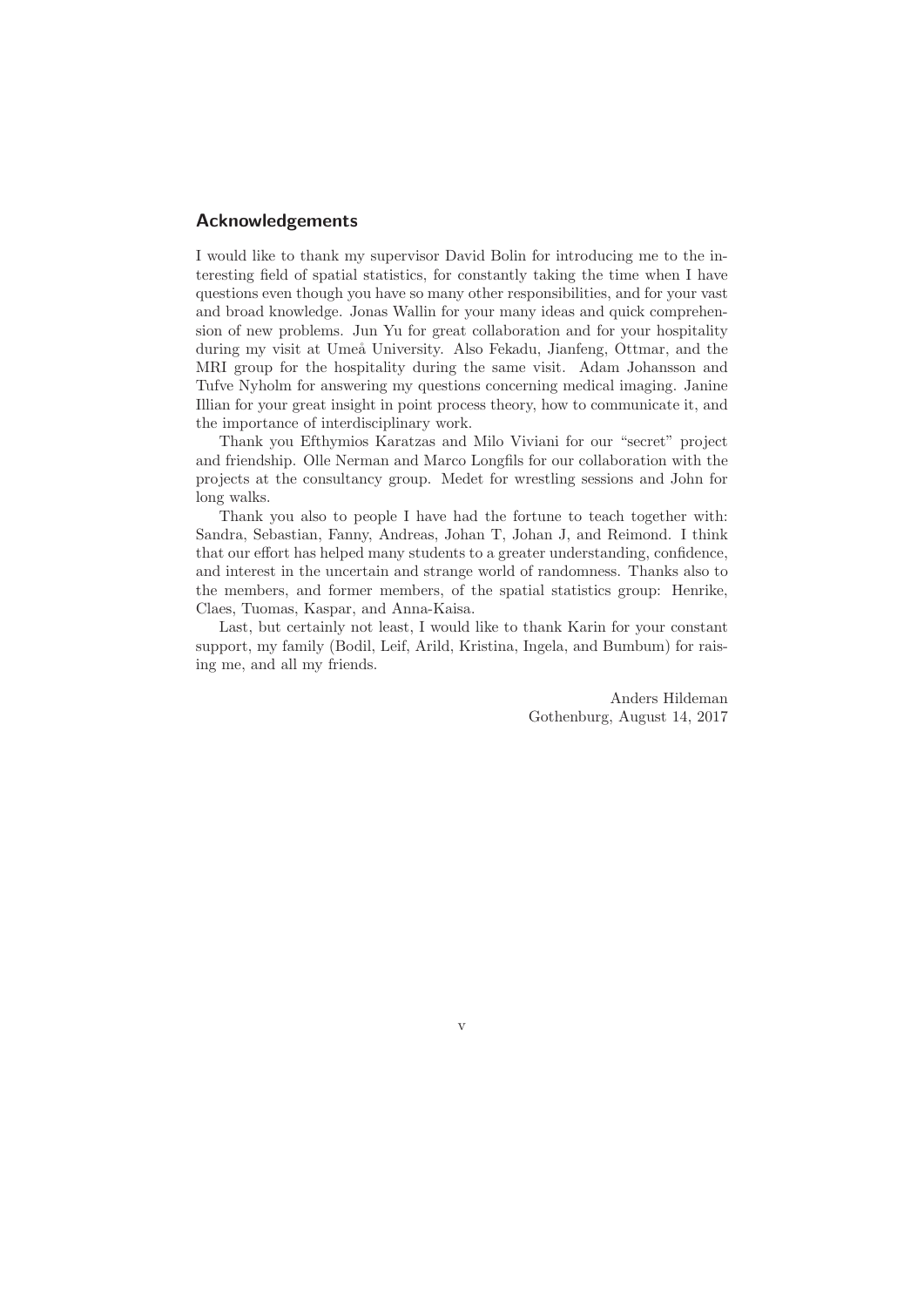## **List of abbreviations**

| LGCP        | log-Gaussian Cox process               |
|-------------|----------------------------------------|
| GRF         | Gaussian random field                  |
| <b>MRF</b>  | Markov random field                    |
| GMM         | Gaussian mixture model                 |
| <b>MCMC</b> | Markov chain Monte Carlo               |
| <b>MALA</b> | Metropolis adjusted Langevin algorithm |
| MRI         | Magnetic resonance imaging             |
| CT          | Computed tomography                    |
| CSR         | Complete spatial randomness            |
| pdf         | probability density function           |
| pmf         | probability mass function              |
| edf         | cumulative density function            |
| ML          | Maximum likelihood                     |
| EM.         | Expectation-Maximization               |
|             |                                        |

vi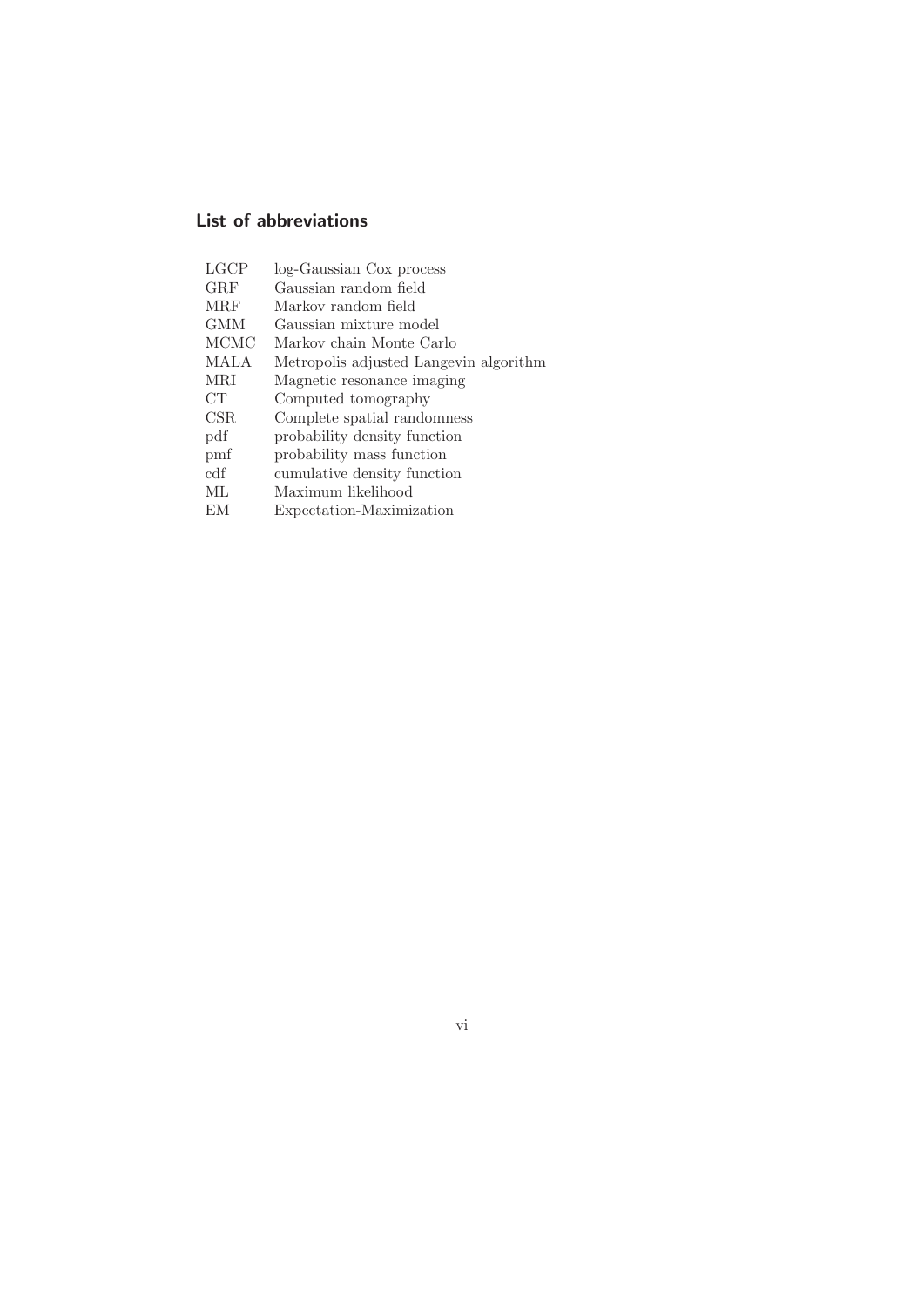## **Contents**

| 1 Introduction                                                                            | 1              |  |
|-------------------------------------------------------------------------------------------|----------------|--|
|                                                                                           | $\mathbf{1}$   |  |
|                                                                                           | $\overline{2}$ |  |
|                                                                                           |                |  |
| 2 Random fields                                                                           | 3              |  |
|                                                                                           | $\overline{4}$ |  |
|                                                                                           | 6              |  |
| 2.2.1 Matérn covariance structure                                                         | $\overline{7}$ |  |
| 3 Spatial point processes                                                                 | $\overline{7}$ |  |
|                                                                                           | 8              |  |
| 3.2 Cox processes $\ldots \ldots \ldots \ldots \ldots \ldots \ldots \ldots \ldots \ldots$ | 10             |  |
| 3.3 Characterizations of point processes                                                  | 10             |  |
|                                                                                           |                |  |
| 4 Finite mixture models                                                                   | 14             |  |
|                                                                                           | 15             |  |
|                                                                                           |                |  |
| 5 Inference                                                                               | 16             |  |
| 5.1 Maximum likelihood estimation using the EMG algorithm                                 | 16             |  |
|                                                                                           | 17             |  |
|                                                                                           | 18             |  |
| 5.3.1 The Metropolis-Hastings algorithm                                                   | 19             |  |
|                                                                                           | 21             |  |
|                                                                                           | 21             |  |
| 5.4 Crank-Nicholson MCMC                                                                  | 22             |  |
| 6 Summary of papers                                                                       | 23             |  |
| 6.1 Paper I: Whole-brain substitute CT generation using Markov                            |                |  |
|                                                                                           | 23             |  |
|                                                                                           | 25             |  |
|                                                                                           |                |  |
| <b>Bibliography</b><br>28                                                                 |                |  |

## vii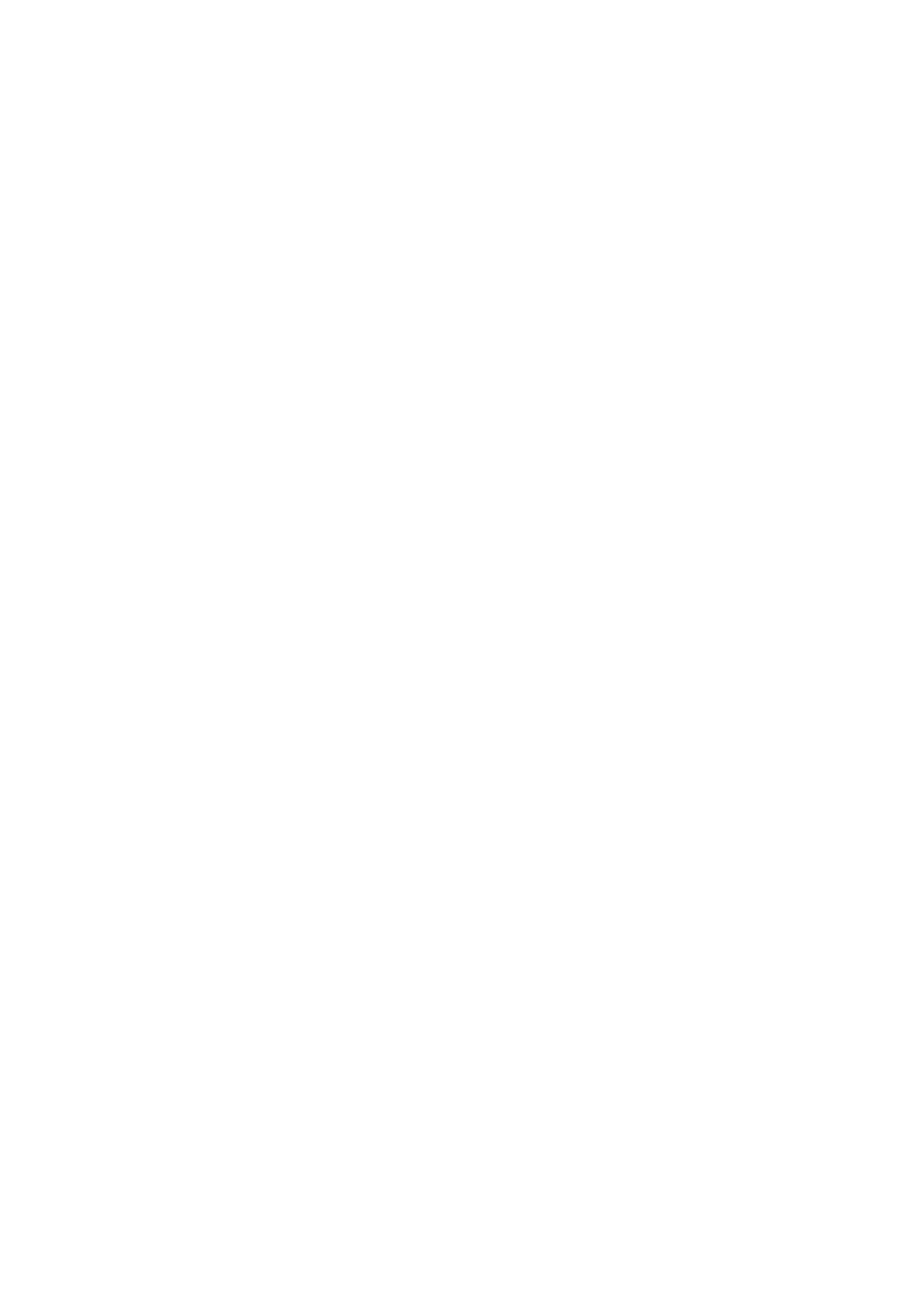## **1 Introduction**

The thesis you are currently holding in your hand (or reading in the soothing light of your screen) is a work made up of two articles in the field of spatial statistics. Although the focus of them are quite different they share the common notion of spatial modeling through mixture models with spatially dependent class probability distributions.

The first paper concerns a prediction problem in medical imaging where the usage of possibly dangerous X-radiation could be reduced by instead utilizing magnetic resonance imaging and statistical analysis. The paper proposes modeling images from magnetic resonance imaging (MRI) and computed tomography (CT) jointly utilizing a spatial model. By learning the parameters of the model from available medical data, prediction is possible based on conditional distributions given only MRI images.

The second paper introduces a spatial point process model that is able to model several classes of point patterns observed on separate and unknown partitions of the observational window. It is particularly useful in settings where some categorical and unknown covariate introduces bias in the standard point process models. It can also be used to handle classification problems for point pattern data. A well known data set of point locations of trees in a tropical rain forest is analyzed in order to show the strengths of the model. Markov Chain Monte Carlo methods are developed for the proposed model and theoretical questions regarding the consistency of finite dimensional model approximations, which are required for practical inference, are addressed.

In order to set the stage for the presentation of the articles we need to know the background and main concepts on which the effort was based. The remainder of this chapter is devoted to a brief introduction to the field of spatial statistics. Chapter 2 introduces the important concept of a random fields, Chapter 3 introduces the basics of spatial point processes, Chapter 4 finite mixture models, Chapter 5 statistical inference and Monte Carlo simulations, and finally Chapter 6 summarizes the content of the two papers.

## **1.1 History**

Spatial statistics is a subfield of statistics that grew out of demands in the industrial sectors of the early 19:th century. The purpose: to draw conclusions or aid in decision making based on observed spatial data. The word spatial means that data can be compared using geometrical concepts such as distance and direction. The methodology originated, basically independently, from the fields of forestry, agriculture, and mining (Gelfand et al., 2010). In agriculture they studied the yield of cereal and recognized how spatial variations in yield on a field could be attributed to soil constituents or other covariates. Stochastic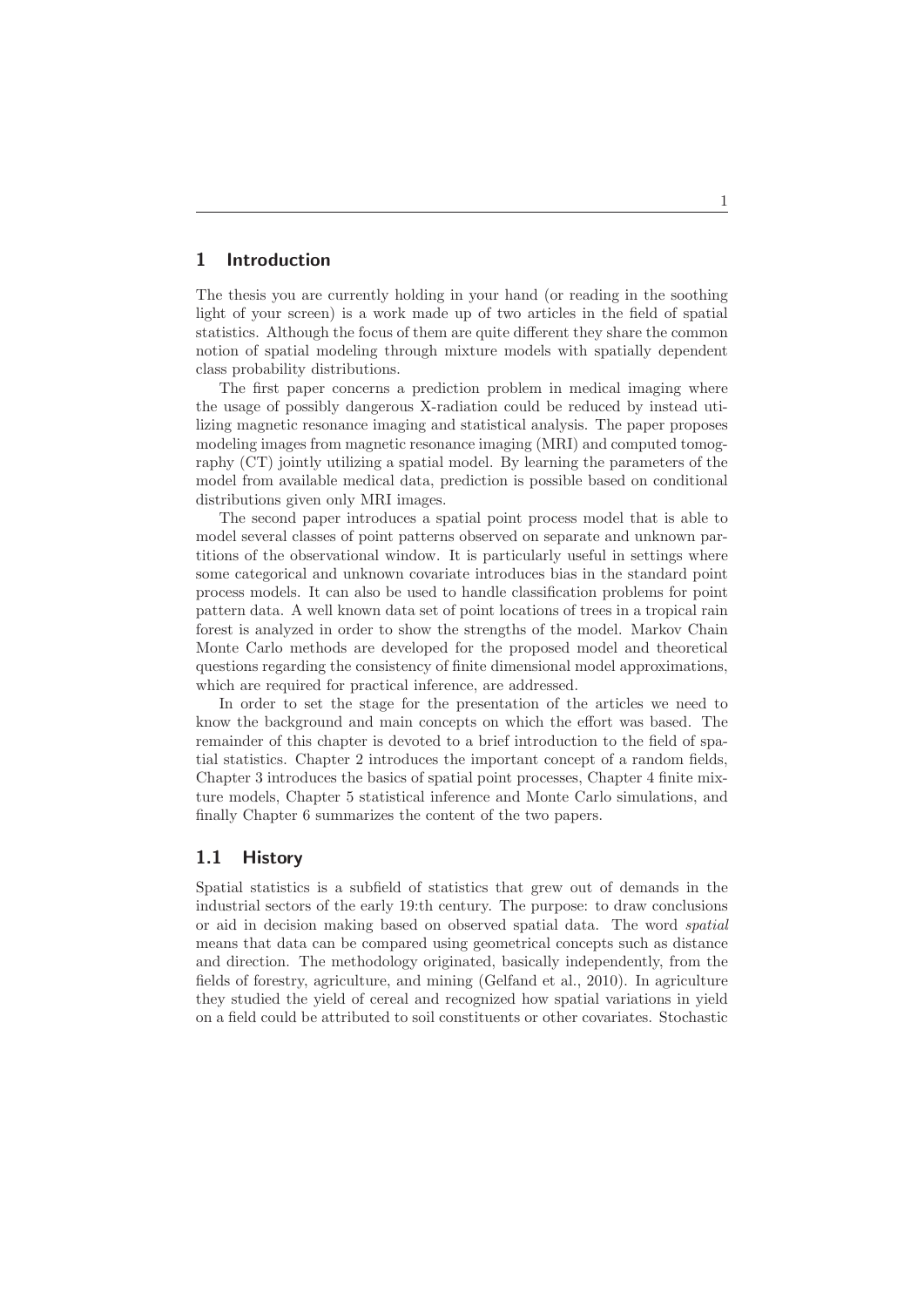models were needed that could explain these variations. In forestry they studied the location of trees in forests and how these were distributed. Effects such as repulsion between trees due to competition over sunlight and other resources, and spatial dependency due to pollination paths and seed dispersal demanded new modeling methods. Lastly, the mining engineers wanted to predict the prevalence of certain minerals in the ground based on samples at specific points.

Spatial data can be characterized in to three main categories:

• Data sampled on a continuous spatial domain.

Between any two points in (continuous) space,  $s_1$  and  $s_2$ , there is an infinite number of other points. The data consists of values at some of these points. The analysts interest is how these measurements relate to the values on the entire spatial domain. Examples of such data sets are surface air temperature and water salinity.

• Data sampled on a discrete spatial domain.

The spatial domains only has a countable number of points, and in between two of them there are only a finite number of other points. The data consists of values at some of these points. Example of such data sets are digital images (that are made up of a discrete set of pixels) or experimental designs with "blocked" regions.

• Spatial point pattern data.

For point patterns, the location of events are studied. Here the question of interest is not the values at points in space but at which points in space that some event occurred. That is, the data is a countable collection of points spread out over a continuous spatial region. Typical examples of point patterns are locations of trees in a forest or location of robberies in a city. See Chapter 3 for further explanation.

## **1.2 Purpose**

Spatial statistical analysis of data is usually needed to answer one or more of the following questions:

- What are the values at unobserved points in space? (Spatial prediction / Kriging)
- What are the parameters values of our model? (Model estimation)
- Are our model assumptions reasonable? (Model validation)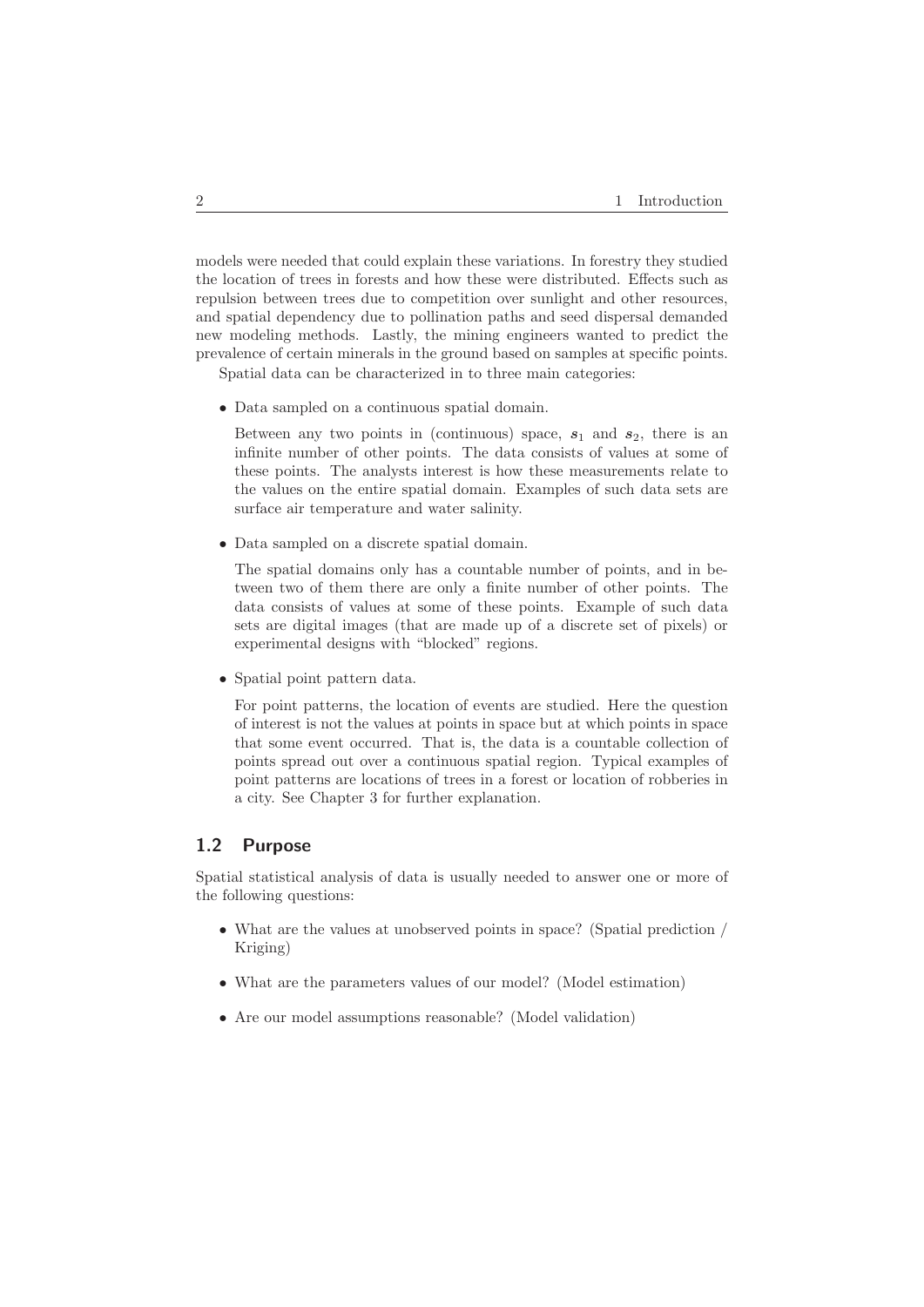Spatial prediction, here meaning prediction of values at unobserved points given the values at some observed ones, was of interest to the South African mining engineer Danie Gerhardus Krige that first formalized the problem. In spatial statistics, spatial conditional prediction is hence referred to as kriging as a homage to him. Often kriging predictions are not just point values, but rather conditional distributions given the observed data. This is more informative and point estimates such as the expected value, median, or mode can then be acquired from the probability distribution. Additionally, estimates of the uncertainty such as the standard deviation or interquartile range will give important information about the prediction error.

Model estimation is the act of fitting a model to the observed data. This is typically needed in order to draw conclusions about the underlying process that generated the spatial data. For instance, a parametric model representing tree growth in a forest might have a parameter representing the repulsive effect between trees, an effect that might exist due to the competition for sunlight among neighboring trees. Estimation of that particular parameter give information about to what extent that repulsive effect is present among that particular specie of trees. Estimating model parameters is also usually needed in order to perform kriging.

Model validation assesses a models ability to explain the observed data. Since any conclusions drawn are based on some model assumptions, it is important to assess whether these assumptions are reasonable given the observed data. If the model does not explain the data well, the kriging estimates and model estimation will not be useful.

In order to perform meaningful spatial analysis some model of spatial dependence is often assumed. The model will usually be simplistic in its nature in order to make model estimation reliable and computationally feasible. The true unknown model on the other hand is not necessarily simple and some degree of model misspecification will often be present. This is the constant balancing act between what is possible and what is the truth. Closing this gap is one of the main aims of research in spatial statistics. Hopefully the papers of this thesis has helped closing this gap at least somewhat.

## **2 Random fields**

In statistics, conclusions are drawn based on incomplete information using concepts from probability theory. Probability theory concerns processes where the outcome of an action is not determinstic, i.e. the same action can result in different outcomes under exactly the same surrounding conditions. We will call such an action an *experiment* and the outcome of the experiment a *realization*. A random variable is a mapping between a realization and a real value, i.e.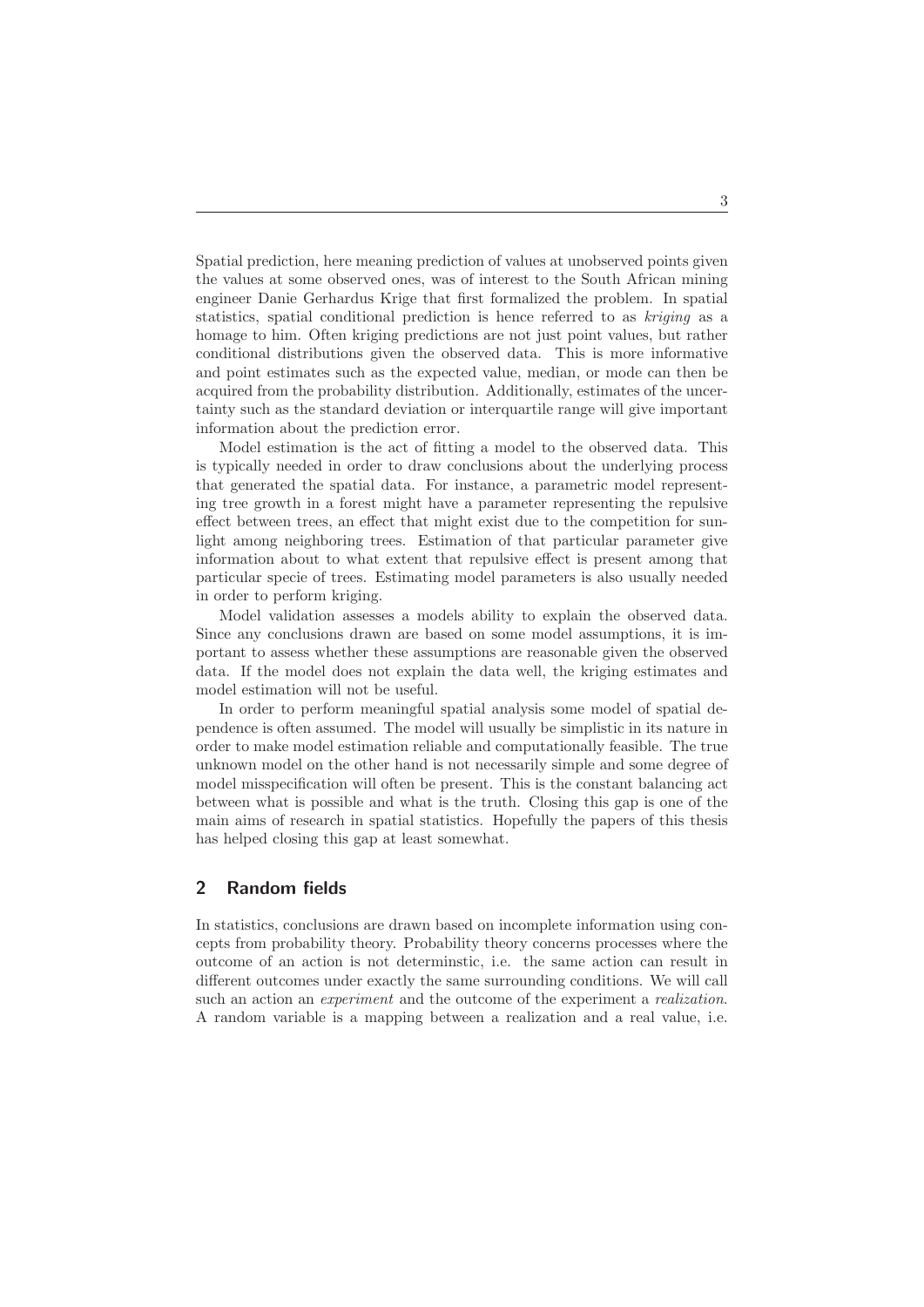

Fig. 1: Two realizations of the same stationary Gaussian random field on a bounded domain in  $\mathbb{R}^2$ .

 $X : \Omega \to \mathbb{R}$ , where X is the random variable,  $X(\omega)$  a real value,  $\omega \in \Omega$  a realization, and  $\Omega$  is the set of all possible realizations. A random field is a mapping between a realization and a, possibly infinite, set of random variables,  $X(s, \omega)$ . Here *s* denotes a point in space and can be defined either on a bounded or unbounded spatial domain, D.

One can think of a realization of a random field as a function mapping each point,  $s \in \mathcal{D}$  to a value, i.e. a random field is a random function with the domain D. An example of two different realizations of the same random field on a bounded and continuous domain in  $\mathbb{R}^2$  can be seen in Figure 1. Note how the two images show similar qualities even though they are completely different. As was mentioned in Chapter 1, spatial statistics concerns analysis of data observed on a spatial domain. In other words, the data can be seen as observations (or partial observations) of a realization of a random field.

A random field can have a discrete spatial domain,  $s \in \{s_i\}_{i=1}^N$ , or a continuous spatial domain,  $s \in \mathcal{D} \subseteq \mathbb{R}^d$ . We will refer to a random field on a spatially discrete domain as a *spatially discrete random field* and the contrary as a *spa*tially continuous random field. Likewise, the image of the random variables,  $X(s)$ , (all possible values attainable) at a point  $s$  can also be continuous or discrete. We will refer to a random field where  $X(s)$  can only take on a discrete number of values for any **s** as a *discrete random field*. The dependence on a realization from the sample space will usually be omitted, i.e.  $X(s, \omega) = X(s)$ .

## **2.1 Potts model**

A particular type of random field that will be used in Paper I is the Potts model (Wu, 1982). It can be seen as a random field that is both discrete in space and in value. Hence it can be viewed as a finite collection of random variables,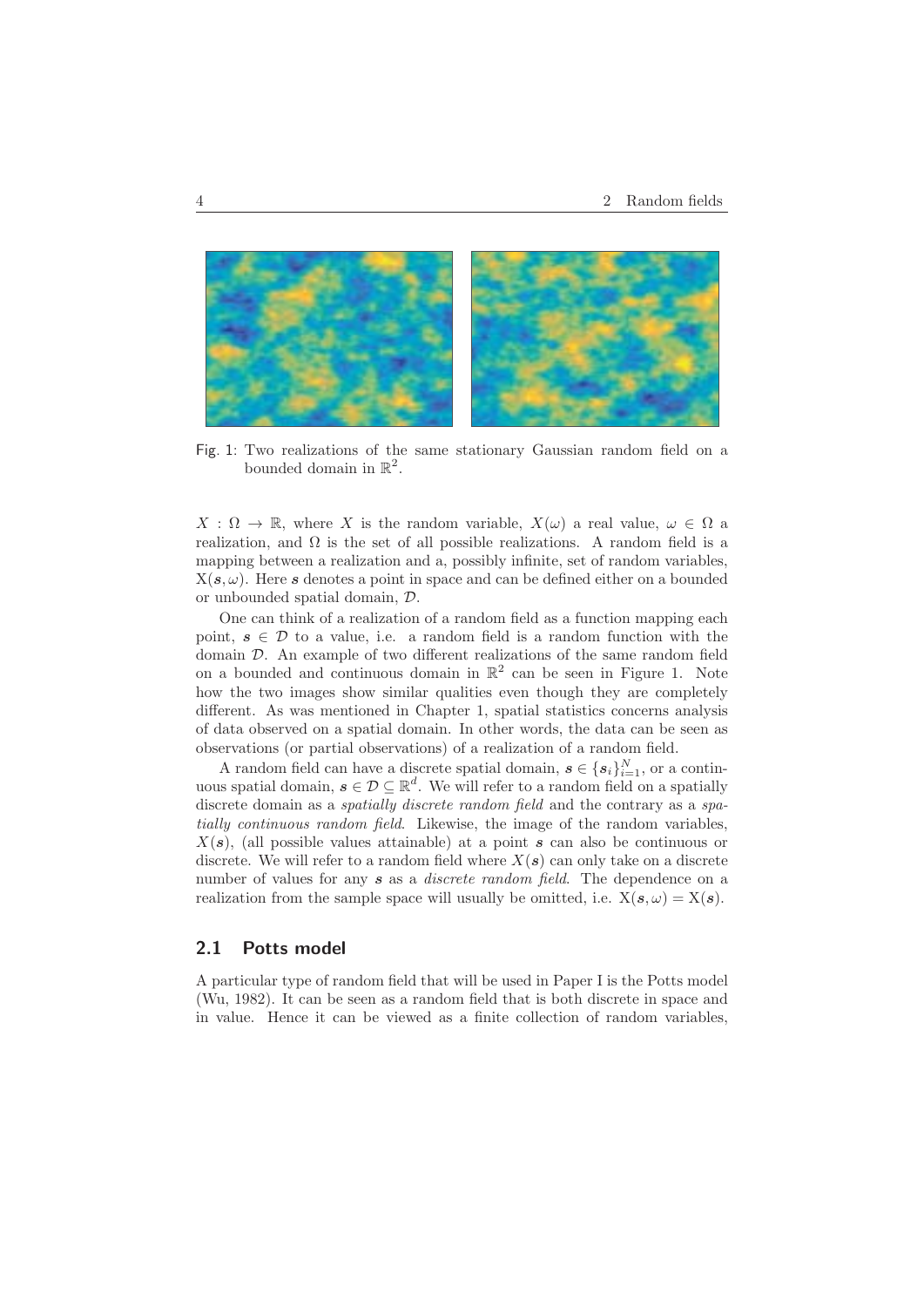

Fig. 2: A first order neighborhood structure on a regular lattice in three dimensions.

 ${X_i}_{i=1}^N$ , where  $X_i = X(s_i)$ . It is defined through the conditional probability

$$
\mathbb{P}\left(X_i = k|\mathbf{X}_{-i}\right) = \frac{\exp\left(-\alpha_k - \sum_{l=1}^K \beta_{kl} f_{il}(\mathbf{X}_{-i})\right)}{W(\alpha, \beta, \mathbf{X}_{-i})},\tag{1}
$$

where  $\mathbf{X}_{-i} = \{X_j\}_{j \neq i}$  denotes the set of all random variables except the *i*:th, and  $f_{il}$  denotes the number of points in the *neighborhood* of  $s_i$  that has the value *l*. The value of  $X(s_i)$  can be referred to as the class that  $s_i$  belongs to in a particular realization. The  $\beta$ -parameters controls the amount of attraction/repulsion between points of classes. The  $\alpha$ -parameters control the marginal probabilities of the classes for any point  $s_i$ .

The concept of a neighborhood defines which point in space that are connected to a specific point. This needs to be defined for every point in order to establish a Potts random field. An example of a first order neighborhood on a regular lattice in three dimensions can be seen in Figure 2 where the white ball denotes a point,  $s_i$ , and the black balls corresponds to the neighborhood of  $s_i$ , that is, the points that has the smallest euclidean distance to  $s_i$ .

The Potts model in Paper I is used to model classification of points on a three dimensional lattice grid. There  $X_i = 2$  would correspond to point  $s_i$ being a member of class 2. Figure 3 show three realizations of a Potts random field where the first having no spatial interaction,  $\beta_k = 0$ , the second having an attractive effect,  $\beta_k = 1$ , and the third figure having an even greater attractive effect,  $\beta_k = 10$ . As can be seen, the  $\beta_k$  parameters control the average size of the class regions.

The conditional probability of the random variable  $X_i$  in (1),  $\mathbb{P}(X_i|\mathbf{X}_{-i}) =$  $\mathbb{P}(X_i|\boldsymbol{X}_{\mathcal{N}_i})$ , does only depend on its neighbors,  $\{X_i\}_{i\in\mathcal{N}_i}$ . Here,  $\mathcal{N}_i$  denotes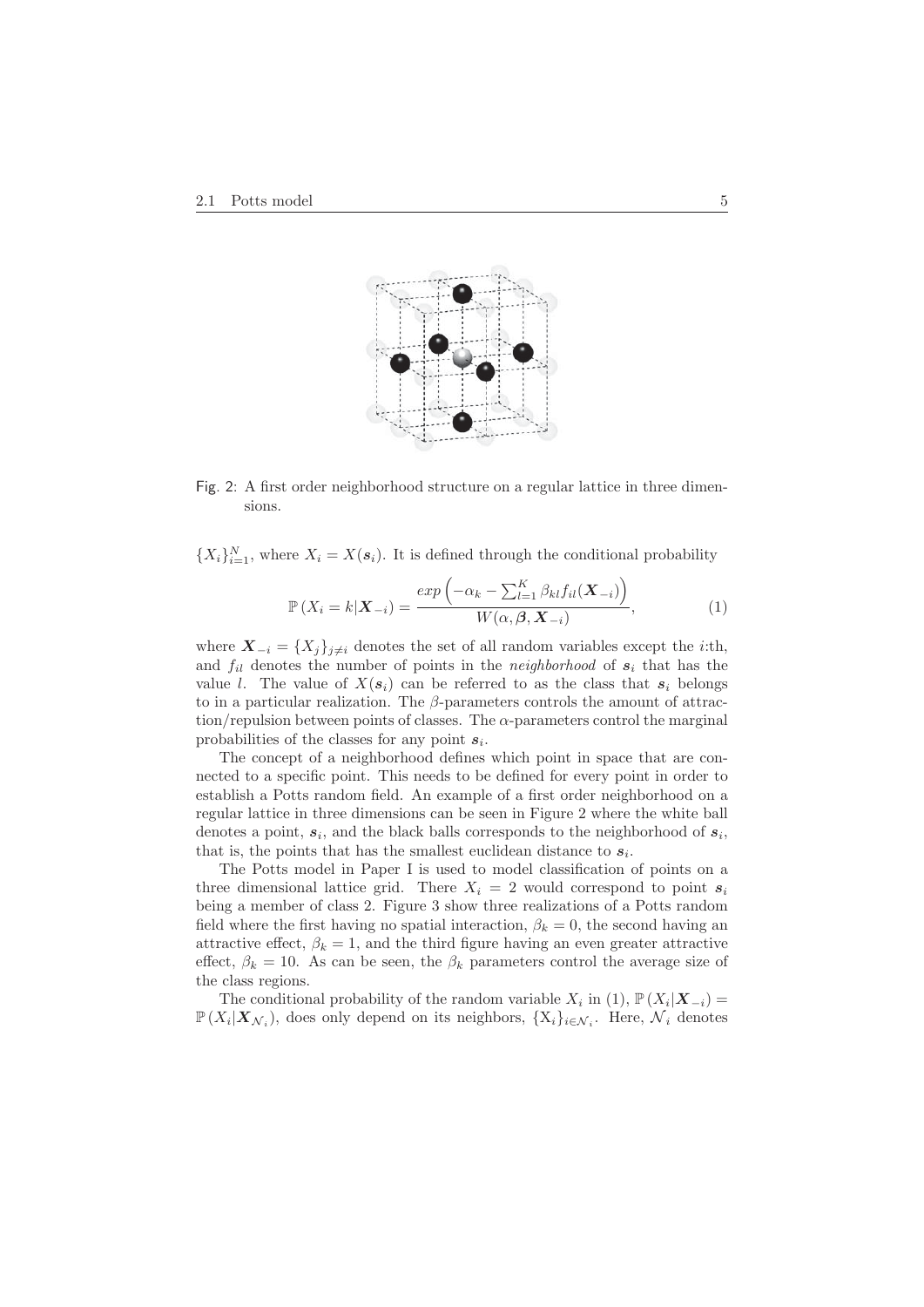

Fig. 3: Example of realizations of a 3-class Potts field using three different values of the attraction parameter.

the neighborhood of  $s_i$ . That is, given the values of all neighbors, the value at a specific point is completely independent of the remaining point in the random field. This is known as the local Markov property and the Potts model is hence a Markov random field (Winkler, 2003, chapter 3). The Markov property is used in Paper I in order to acquire a more computationally efficient prediction algorithm.

## **2.2 Gaussian random fields**

A Gaussian random field (GRF) is a continuous random field such that any finite set of points on the spatial domain has a joint Gaussian distribution. A multivariate Gaussian distribution can be characterized by the mean value and covariance matrix. Likewise, a Gaussian random field can be characterized by the mean- and covariance-functions. The mean function,  $\mu(s) = \mathbb{E}[X(s)]$ , is a first-order characteristic (only dependent on one point) describing the expected value at *s*. The covariance function is a second-order characteristic (dependent on two points) describing the dependency between two points by their covariance,  $\mathbb{C}(s_1, s_2) = \mathbb{E}[(X(s_1) - \mu(s_1))(X(s_2) - \mu(s_2))]$ . Often it is easier to work with a centered Gaussian random field, i.e.  $\mu(s) \equiv 0$ . Such a field can easily be attained by subtracting the mean function from the original random field.

A common assumption used in Paper II is that of a stationary covariance function. This means that the covariance function is only dependent on the difference between two points, i.e.  $\mathbb{C}(s_1, s_2) = \mathbb{C}(0, s_2 - s_1)$ . Since the dependency structure of a Gaussian random field is completely determined by the covariance function, a stationary covariance function will lead to a stationary Gaussian random field (if the GRF is centered).

If the covariance between points diminishes with distance such that spatial regions separated by a large enough distance behave as if they were from different realizations of the random field, the field is ergodic. If a random field satisfy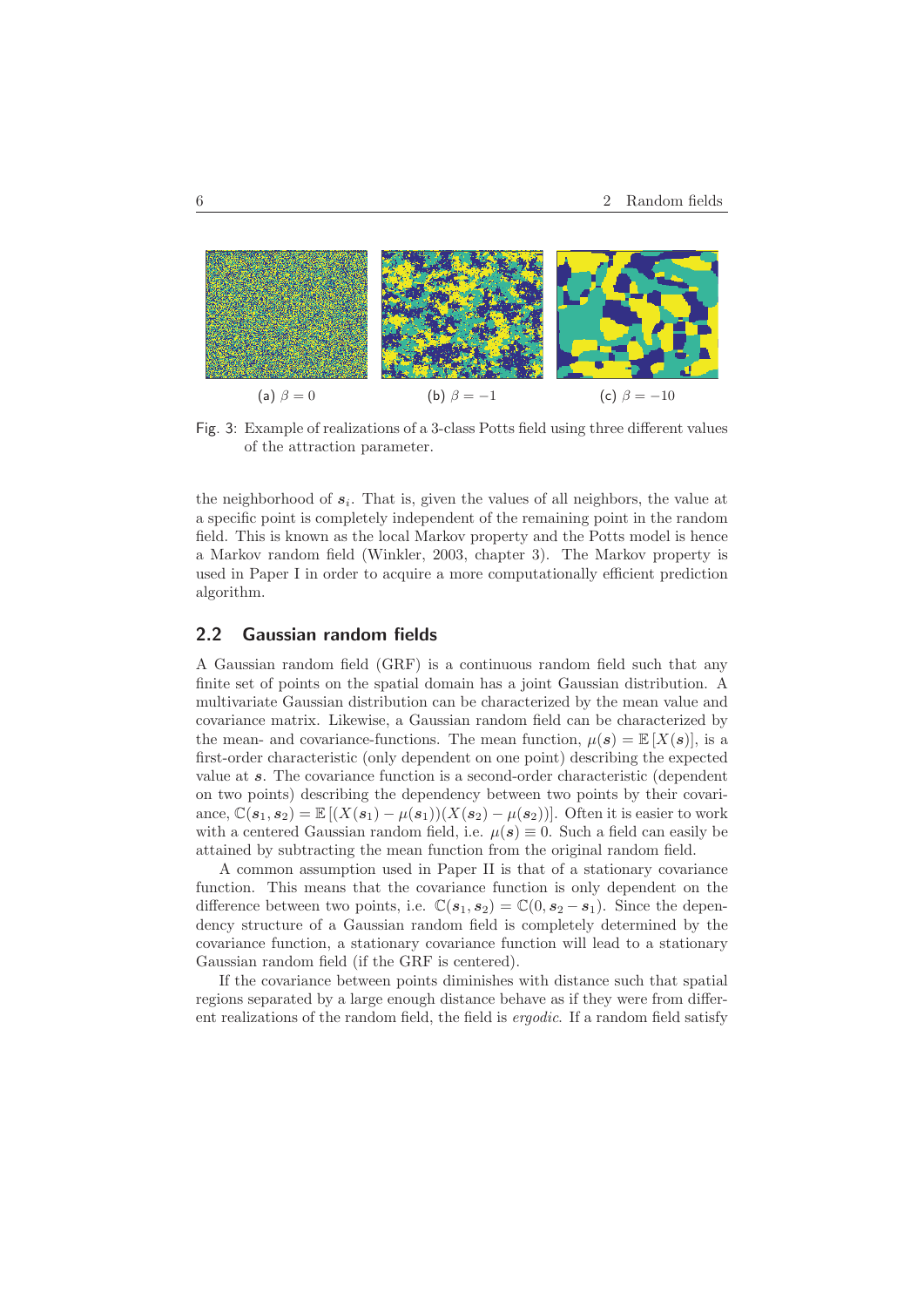this ergodicity property it is possible to estimate the covariance function from only one realization of the random field as long as the practical correlation range is much smaller than the observed domain. Here, practical correlation range is loosely defined as the distance between two points at which the dependency is negligible.

#### **2.2.1 Matérn covariance structure**

In applications, the amount of data is limited and estimating an arbitrary covariance function is often not reliable. Therefore it is often necessary to assume that the covariance function is from a parametric class with only a small number of parameters. One such popular parametric class of stationary and isotropic covariance functions used frequently in spatial statistics are the Matérn class (Matérn, 1986; Handcock and Stein, 1993). This class can be parametrized by the marginal variance  $\sigma^2$ , the smoothness  $\nu$ , and the practical correlation range, r. The smoothness parameter,  $\nu$ , controls the differentiability of the covariance function at the origin. For a Gaussian random field this controls the smoothness of the realizations of the field itself in the sense that the field is almost surely Hölder continuous and  $\nu$  is the corresponding Hölder constant. The practical correlation range, r, corresponds to the spatial distance between two points at which the correlation is 0.1. The marginal variance,  $\sigma^2$ , is the variance of the marginal distribution of  $X(s)$  for any *s*. The covariance function is defined as

$$
\mathbb{C}(h) = \frac{\sigma^2}{2^{\nu-1}\Gamma(\nu)} (\kappa h)^{\nu} K_{\nu}(\kappa h),
$$

where  $\kappa = \frac{\sqrt{8\nu}}{r}$ ,  $h = \parallel s_2 - s_1 \parallel$ ,  $\Gamma$  is the gamma function, and K is the modified Bessel function of the second kind.

The popularity of the Matérn class of covariance functions is due to that it allows for a great flexibility in dependency structures while still keeping a small amount of easily interpretable parameters.

## **3 Spatial point processes**

A spatial point pattern is a countable set of locations,  $Y = \{x_1, x_2, ...\}$ ,  $x_i \in \mathcal{D}$ for some continuous spatial domain, D. Often the point pattern is observed in an observational window,  $W$ . That is, the point pattern exists in  $D$  but is only observed in  $W \subset \mathcal{D}$ . Here one can consider two types of point patterns, the finite and the infinite. The infinite point patterns consists of an infinite number of point and are typically defined on an open domain such as  $\mathbb{R}^d$ . Practically it is impossible to observe such a pattern on its full domain and the observational window will include only a strict subset of all the points. The finite point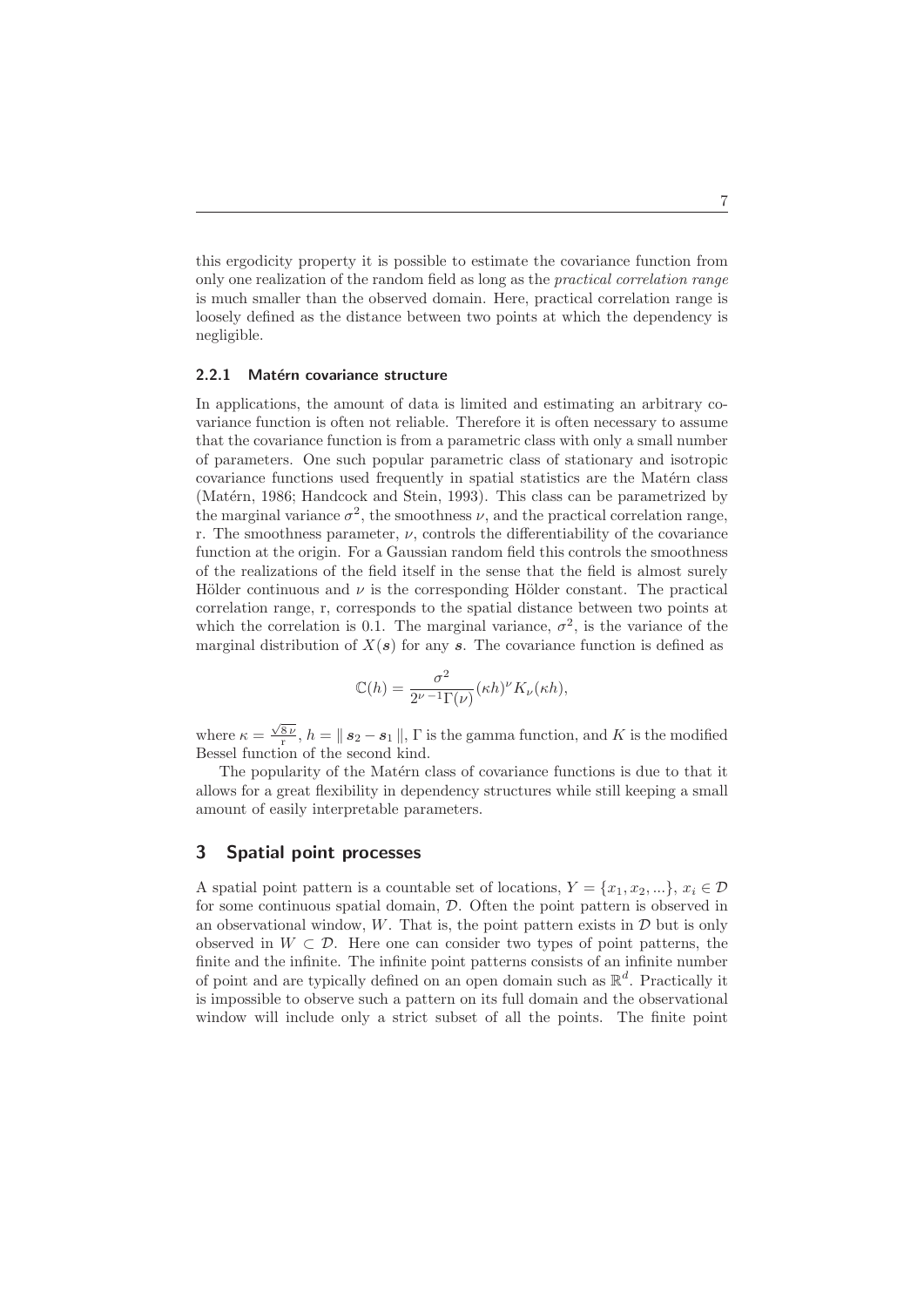

Fig. 4: (a) Observations of galaxies in the Shapley supercluster. (b) Location of centres of observed biological cells observed under optical microscopy.

patterns on the other hand will have a bounded spatial domain including all of the point locations. Hence, in applications, the observational window is more often the same as the spatial domain for finite point patterns.

Examples of spatial point patterns can be for instance the locations of galaxies in the Shapley super cluster as seen in Figure 4a (Drinkwater et al., 2004; Baddeley and Turner, 2005), locations of cell centres observed under optical microscopy as seen in Figure 4b (Baddeley and Turner, 2005; Ripley, 1977). Also the data set from paper II containing locations of the tree specie Beilshmiedia Pendula in a tropical rainforest is a point pattern, see Figure 11.

A point pattern can be defined as a counting measure, N, on the spatial domain D, where  $N(A)$  counts the number of points in the spatial region  $A \subseteq \mathcal{D}$ . A point process is a stochastic model for point patterns. Since a point pattern could be described as a counting measure, a point process can be described as a random counting measure. Statistical analysis of point patterns corresponds to analyzing the properties of the point process from which the point pattern was generated.

## **3.1 The Poisson process**

One of the most important cases of a point process is the homogeneous Poisson process. This is the model of complete spatial randomness (CSR), i.e. unstructured point patterns. That is, locations of points are independent of each other and the number of point in a specific region is proportional to the measure of that region. In this work we will only consider spatial domains in euclidean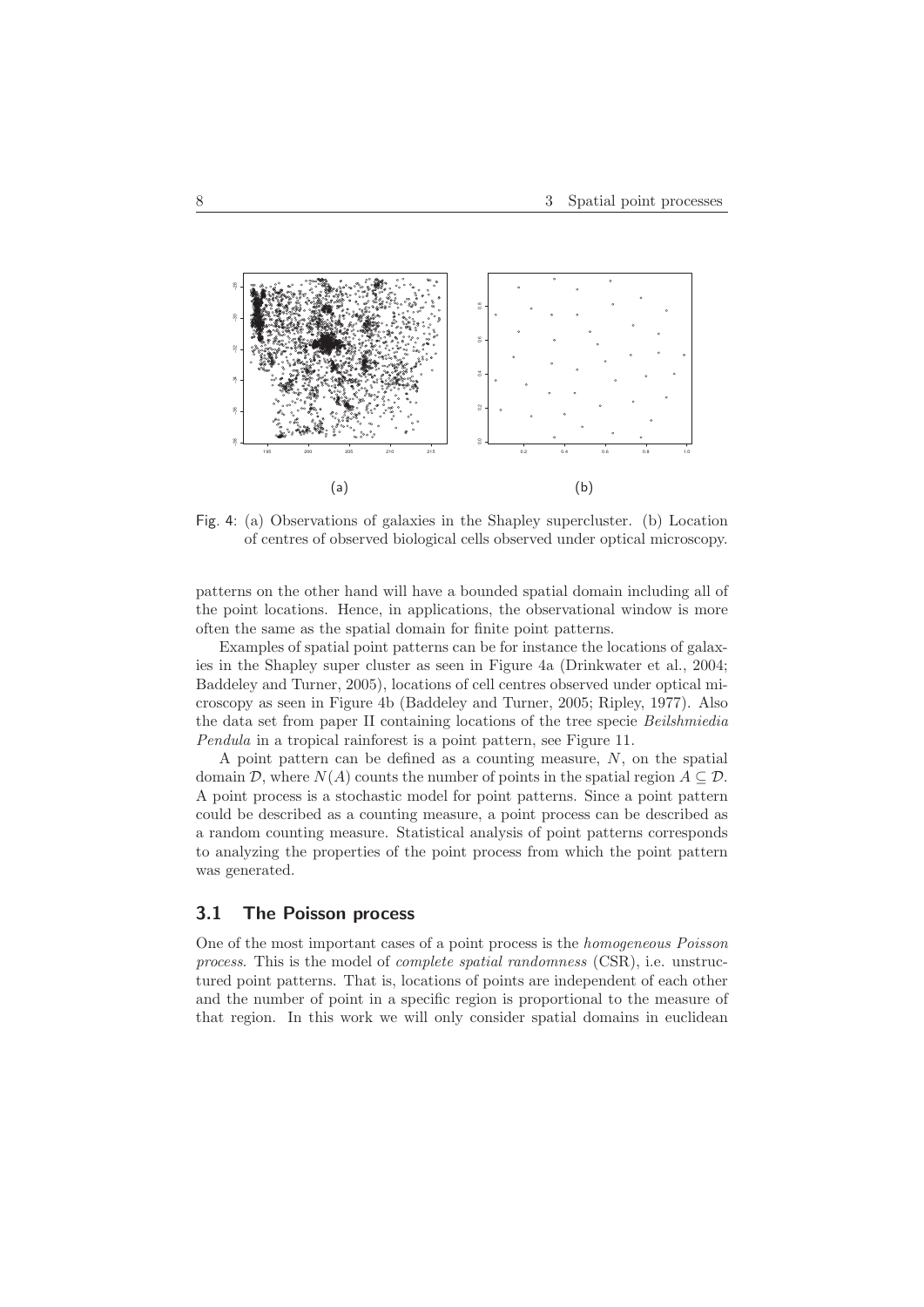spaces with corresponding Lebesgue measure,  $\mathcal{L}$ . Hence, for a homogeneous Poisson process,  $\mathbb{P}(N(A)) \propto \mathcal{L}(A)$ , where  $A \subseteq W$ . Moreover, the counting measure of CSR is Poisson distributed with  $N(A) \sim Pois(\lambda \cdot \mathcal{L}(A))$ , where  $\lambda \geq 0$ .

Historically, most methods in point process statistics have been focused on differentiating between CSR and structured patterns. A structured pattern can either differ from CSR due to interaction between points and/or by spatial dependencies due to some available or unknown covariates. The differences between the two effects lies in the generative process more than the actual observed pattern. For example, assume that a seed is planted on a spatial region. The seed grows in to a tree and then a new seed is planted. If the second seed is planted too close to the, now fully grown, first tree it will be shaded and the possibility of growing in to a large tree is inhibited. This is an example of a repulsive interaction between points. On the other hand, the possibility to grow in to a large tree might also depend on the topography and soil constituents of the spatial region. Planting a seed close to a stream or in a dry desert will affect its chances of growing in to a large tree as well. This is an example of a dependency on covariates.

**Definition 3.1** (Intensity measure)**.** The intensity measure, Λ, of a point process is a deterministic measure defined as the expected value of the random counting measure, i.e.

$$
\Lambda(A) = \mathbb{E}\left[N(A)\right], A \in \mathcal{D}.
$$

If  $\Lambda$  is absolutely continuous with respect to the Lebesgue measure it can be described by the *intensity function*  $\lambda$  as  $\Lambda(A) = \int_A \lambda(s)ds$ . For the homogeneous Poisson process,  $\lambda(s) = \lambda, \forall s \in \mathcal{D}$ , i.e. a constant intensity function. The inhomogeneous Poisson process is a point process which behaves as a homogeneous Poisson process on infinitesimal subregions of  $D$ . Due to the additivity of Poisson distributed random variables, the counting measure of an inhomogeneous Poisson distribution is Poisson distributed as  $N(A) \sim Pois(\Lambda(A)).$ Hence, a Poisson process (homogeneous or not) is characterized solely by the intensity measure. The Poisson process assumes no interaction between points, a feature inherited from the CSR model due to the additivity of Poisson random variables. If an intensity function exists, covariates can be included in the model by letting  $\lambda$  be a function of the covariate values. In Paper II a log linear relation is consider where  $\log \lambda(s) = \sum_{i} B_{i}(s) \beta_{i}$  for covariates  $B_{i}$  and coefficients  $\beta_j$ .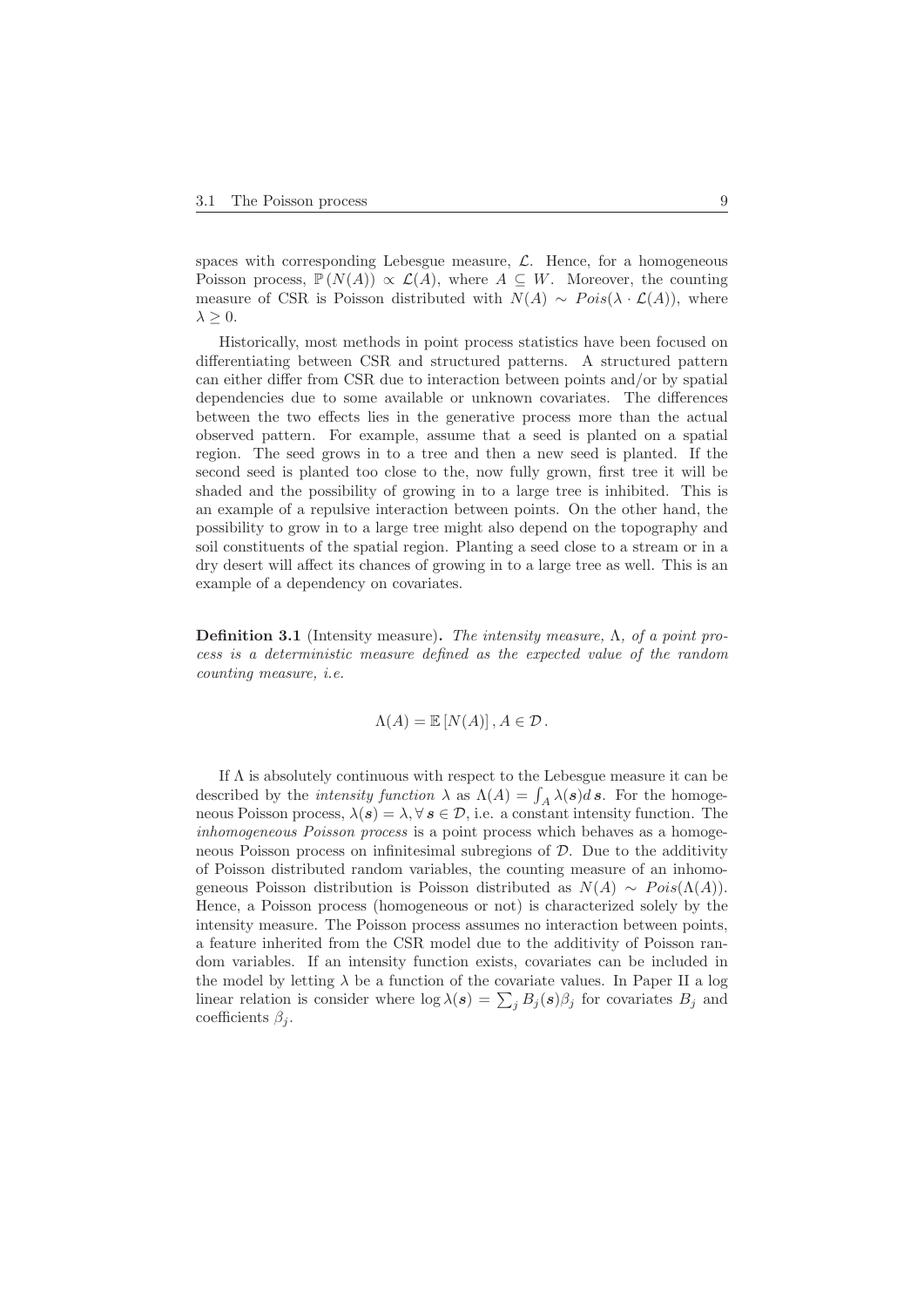### **3.2 Cox processes**

A further extension of the Poisson process is that to a Cox process. A Cox process is defined using a positive random field,  $\lambda(s)$ . Conditioned on a given realization of  $\lambda(s, s)$ , the point process is an inhomogeneous Poisson process with  $\lambda$  as its intensity function. Hence, the model is doubly stochastic in the sense that it defines a generative process based on two steps of random objects. Cox processes can also be considered as Bayesian models of a Poisson processes where the latent intensity field,  $\lambda$  is given a prior probability distribution. A popular Cox process model is the log-Gaussian Cox process (LGCP) for which  $\lambda(s) = e^{X(s)}$ , where X is a Gaussian random field. The popularity of the LGCP model is due to its marriage of point processes with the well-studied Gaussian random fields.

The Cox process can model not only the effects of covariates but also clustering effects (attractive interaction effects). Regions with higher intensity in  $\lambda$ would correspond to cluster regions. A Cox process is however not enough to characterize all point processes. For instance, repulsive interaction effects, such as trees competing over sunlight, cannot be explained by such a model.

## **3.3 Characterizations of point processes**

Just as moments, pdf's, and cdf's characterizes a random variable, point processes can be characterized by some statisticas. Generally, point processes are usually characterized by different kinds of measures and function valued statistics.

The moment measures characterizes the k-th order moments of  $N(A)$  analogously to how the intensity measure was defined.

**Definition 3.2** (k-th moment measure)**.** The k-th moment measure of a spatial point process is defined as

$$
\mu^{(k)}(A_1 \times \ldots \times A_k) = \mathbb{E}\left[N(A_1) \ldots N(A_k)\right].
$$

Here,  $A_1, ..., A_k$  are arbitrary and possibly equal spatial regions in  $\mathcal{D}$ .

Note that  $\Lambda(A) = \mu^{(1)}(A)$  and higher order moment measures can characterize interaction behavior. Just as with random fields, the concepts of stationarity and isotropy are defined for point processeses as well.

**Definition 3.3** (Stationarity). A point process with counting measure  $N(A)$  is said to be stationary if,

 $\mathbb{P}(N(A_1) = n_1, ..., N(A_k) = n_k) = \mathbb{P}(N(B_1) = n_1, ..., N(B_k) = n_k),$ 

for any finite set  $\{A_l\}_{l=1}^k$  where  $B_l = A_l + t = \{s : s - t \in A_l\}$ , i.e. a translation of  $A_l$ .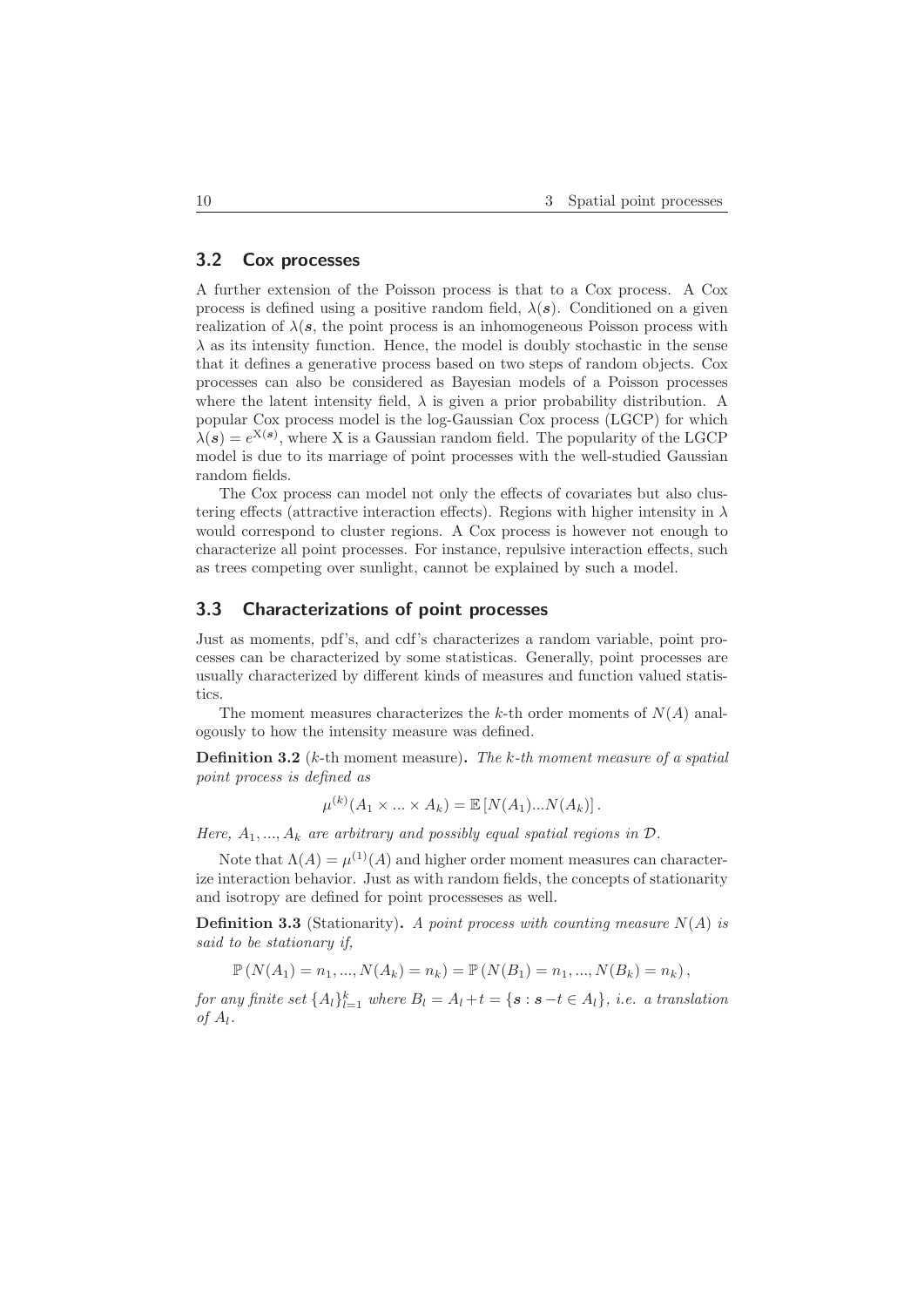**Definition 3.4** (Isotropy)**.** A point process is isotropic if,

$$
\mathbb{P}(N(A_1) = n_1, ..., N(A_k) = n_k) = \mathbb{P}(N(B_1) = n_1, ..., N(B_k) = n_k),
$$

for any finite set  $\{A_l\}_{l=1}^k$  where  $B_l = \{s : R_\theta s \in A_l\}$ , i.e. a rotation with angle  $\theta$  of the points of  $A_l$  around the origin.

The concept of ergodicity is also an important one. For an ergodic point process, the dependency between  $N(A)$  and  $N(B)$  will be neglible if the closest points in the two regions are sufficiently far away. This property means that if an ergodic point pattern is observed on a sufficiently large observational window,  $W$ , subregions far away from each other will have point patterns distributed as if from different realizations of the underlying point process. The implications being that, as long as the observational window is large enough, one point pattern can be used for statistical analysis of the underlying process parameters since it acts as having observed several independent realizations of point patterns.

For point processes it is sometimes useful to work with a probability distribution conditioned on that one of the points are located at some specific location. It shifts the viewpoint from "an absolute frame of reference outside the process under study, to a frame of reference inside the process" (Daley and Vere-Jones, 2003). Such conditional probability distributions for point processes are known as Palm distributions.

**Definition 3.5** (Palm distribution)**.** The Palm distribution is a probability distribution of a point process conditioned on that one of the points of a realization is located at a location o. For a stationary point process with intensity  $\lambda$ , the probability measure  $\mathbb{P}_{\alpha}$  of the Palm distribution is

$$
\mathbb{P}_o(Y \in \mathcal{A}) = \frac{1}{\lambda \mathcal{L}(W)} \mathbb{E} \left[ \sum_{x \in Y \cap W} \mathbb{I}(Y - x \in \mathcal{A}) \right],
$$

for some event A, some arbitrary spatial region W such that  $\mathcal{L}(W) > 0$ . Here,  $Y - x$  denotes a translation of the points in the point pattern Y by x.

We will denote the expectation with respect to the Palm distribution as  $\mathbb{E}_{o}$ in contrast to the regular expectation with regards to the absolute frame of reference, E.

In point process literature, some functional characteristics have been given particular attention. Here, functional characteristic refer to a function characterising aspects of the point process. Originally they were mostly used to test if point patterns behaved as the CSR model but it is nowadays common to use them to evaluate the goodness-of-fit where some observed point pattern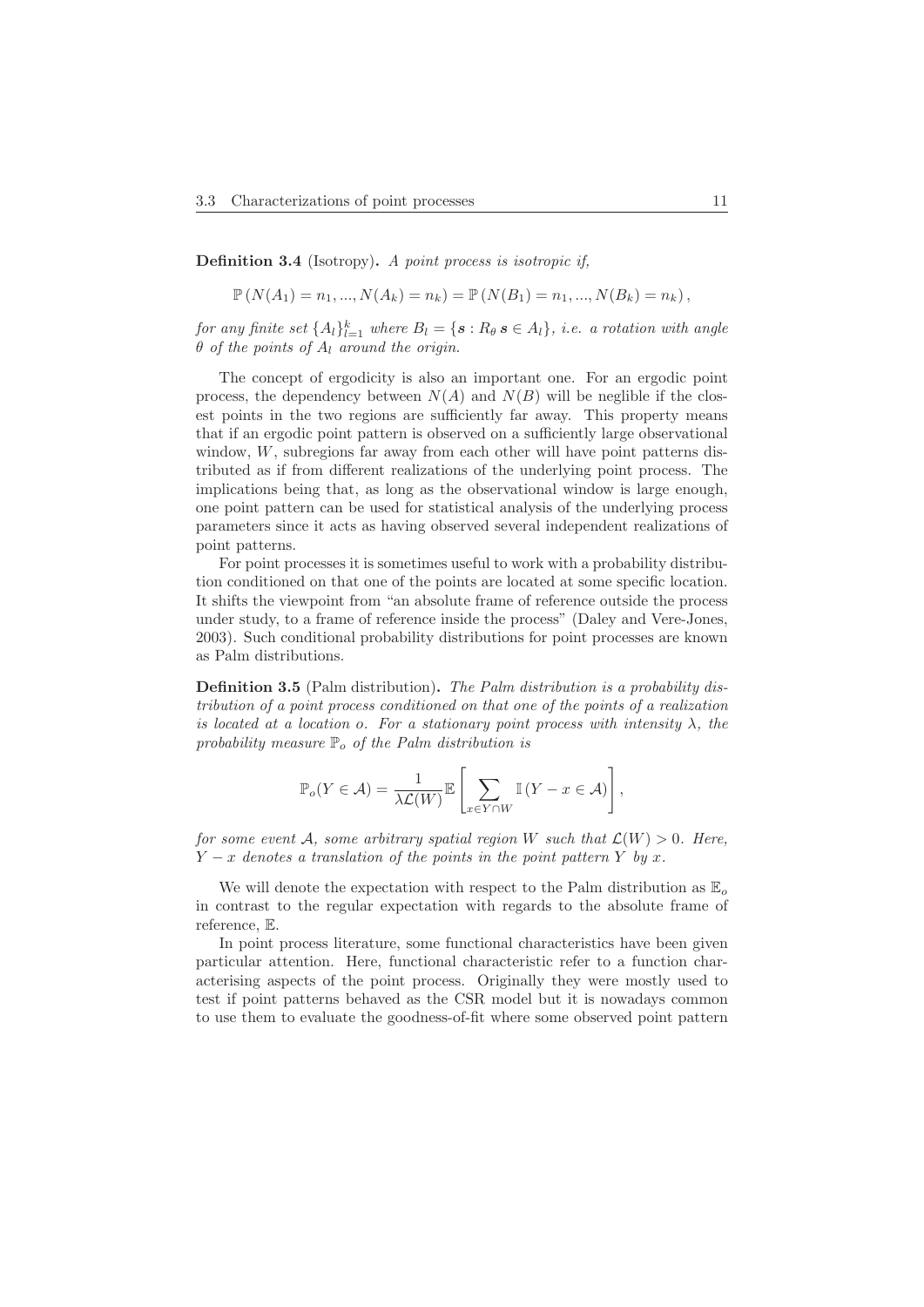are compared to some null hypothesis model based on the functional characteristic of the two. In Paper II, a point pattern is compared to simulations from several assumed models. Evaluation of the models performance are based on the similarity of the functional characteristics between the real pattern and the simulated ones.

In the case of a stationary point process, Ripley's K-function (Ripley, 1977) (or estimates thereof) has been used extensively in order to investigate departures from complete spatial randomness.

**Definition 3.6** (Ripley's K-function). For a point process with counting measure  $N(A)$ , the K-function is defined as,

$$
K(r) = \frac{1}{\lambda} \mathbb{E}_o \left[ N(b(o, r) \setminus \{o\}) \right],
$$

where  $b(o, r)$  is the ball with center in point o and radius r, and  $\mathbb{E}_o$  is the expectation with respect to the Palm distribution with a point in o.

In words,  $K(r)$  is the expected number of other points found inside a ball of radius  $r$  conditioned on that there is a point in the center of the ball. For the CSR model,  $K(r) = b_d r^d$ , where  $b_d$  is the value of the unit ball in  $\mathbb{R}^d$  and  $d$  is the spatial dimension of the point pattern. Hence, by estimating the  $K$ function from the point pattern it is possible to study the deviations from the theoretical  $K$ -function of the CSR model. For a point process with attractive spatial interaction (clustering),  $K(r) > b_d r^d$ . Likewise, a point process with repulsive spatial interaction (regularisation),  $K(r) < b_d r^d$ .

A variant of the K-function that represents the same information but is easier to interpret is Besag's L-function (Ripley, 1977, Besags comments),

$$
L(r) = \left(\frac{K(r)}{b_d}\right)^{1/d}.
$$

The L-function is a modification of K such that for the CSR model  $L(r) = r$  and estimations tend to be homoscedastic with respect to r. A further modification as  $L^*(r) = L(r) - r$  transforms the L-function in to the centered L-function for which the CSR model would have  $L^*(r) \equiv 0$ . It is hence easier to interpret deviations from CSR.

The pair correlation function,  $g(r)$ , is another functional characteristic which relate to the  $K$ - function,

$$
g(r) = \frac{K'(r)}{db_d r^{d-1}r},
$$

where K' denotes the derivative of K. For the CSR model,  $g(r) \equiv 1$ . Values of  $g(r)$  larger than 1 means that there are clustering effect at those distance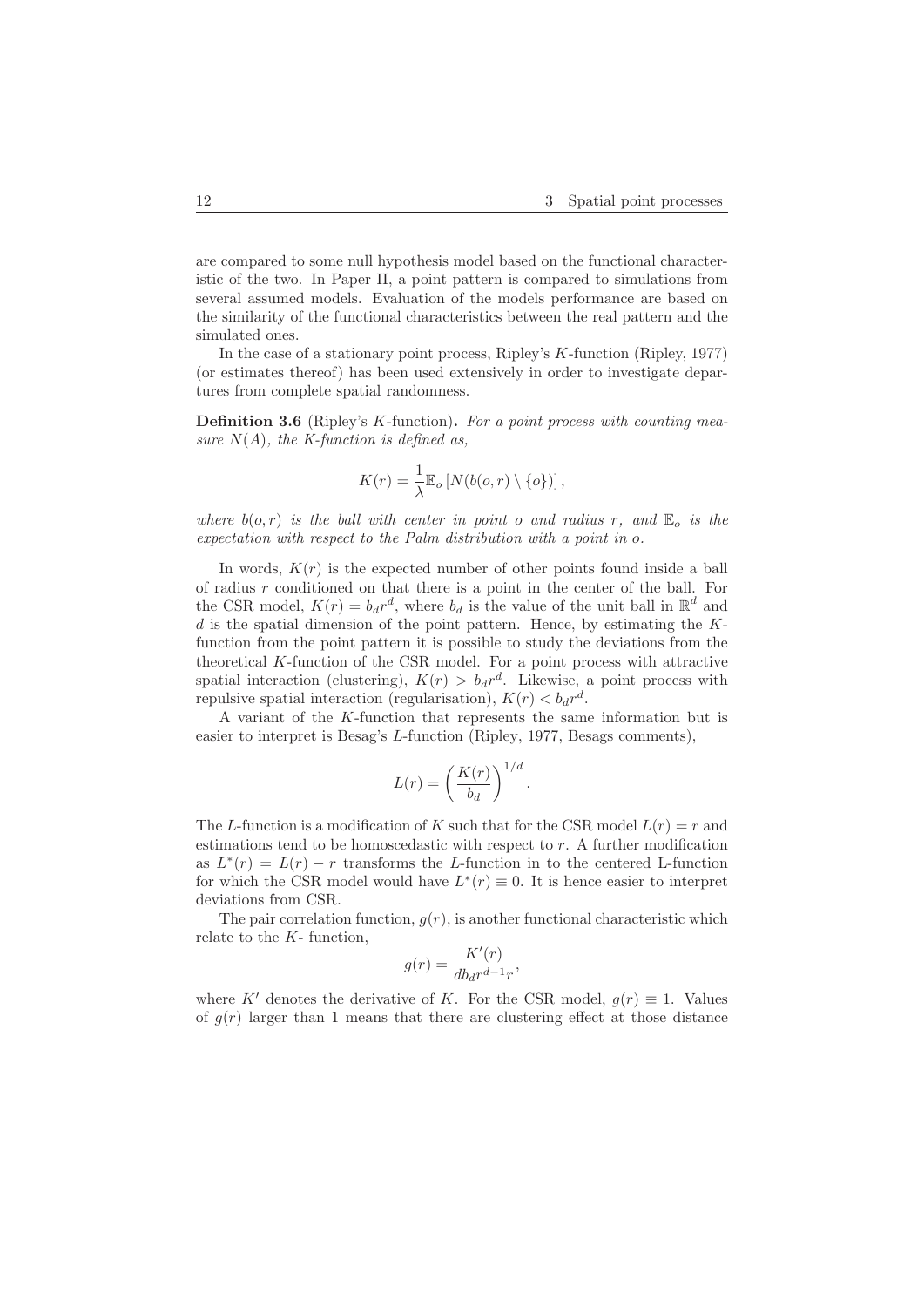

Fig. 5: Estimated pair correlation functions. (a) Estimated  $g$  for the Shapley galaxy supercluster. (b) Estimated  $g$  for the cell data.

while  $g(r)$  < 1 mean that there are repelling effect. Typically, a point process might have attractive effects on some intervals and repulsive effects on others. Taking the example with tree locations, a repulsive effect exists for points very close to each other due to the competition for sun and the fact that the stem of the trees actually has a radius, however at medium distances there should be an attractive effect since the seed dispersal has a limited range. A realistic pair correlation function of such a point process would hence have a value lower than 1 for small  $r$  and then a value higher than 1 and finally a value approximately 1 for long distances. Figure 5 shows estimates of the pair correlation function for the two point patterns shown in Figure 4. The galaxy data set shows a clustering effect on short distances seen by  $g(r) > 1$ , while the cell data seem to be regularly spaced, seen by the peak above 1 at the range of  $0.11 - 0.20$ . This fits intuitively with the visual perception of the two point patterns seen in Figure 4.

Both the pair correlation function, K-function and L-function are second order characteristics since they are characterizing the behavior between two different points. The empty space function used in Paper II on the other hand characterizes first-order properties.

**Definition 3.7** (Empty space function). The empty space function  $F$  is for a stationary point process with counting measure  $N(A)$  defined as

$$
F(r) = \mathbb{P}\left(N(b(o,r)) > 0\right).
$$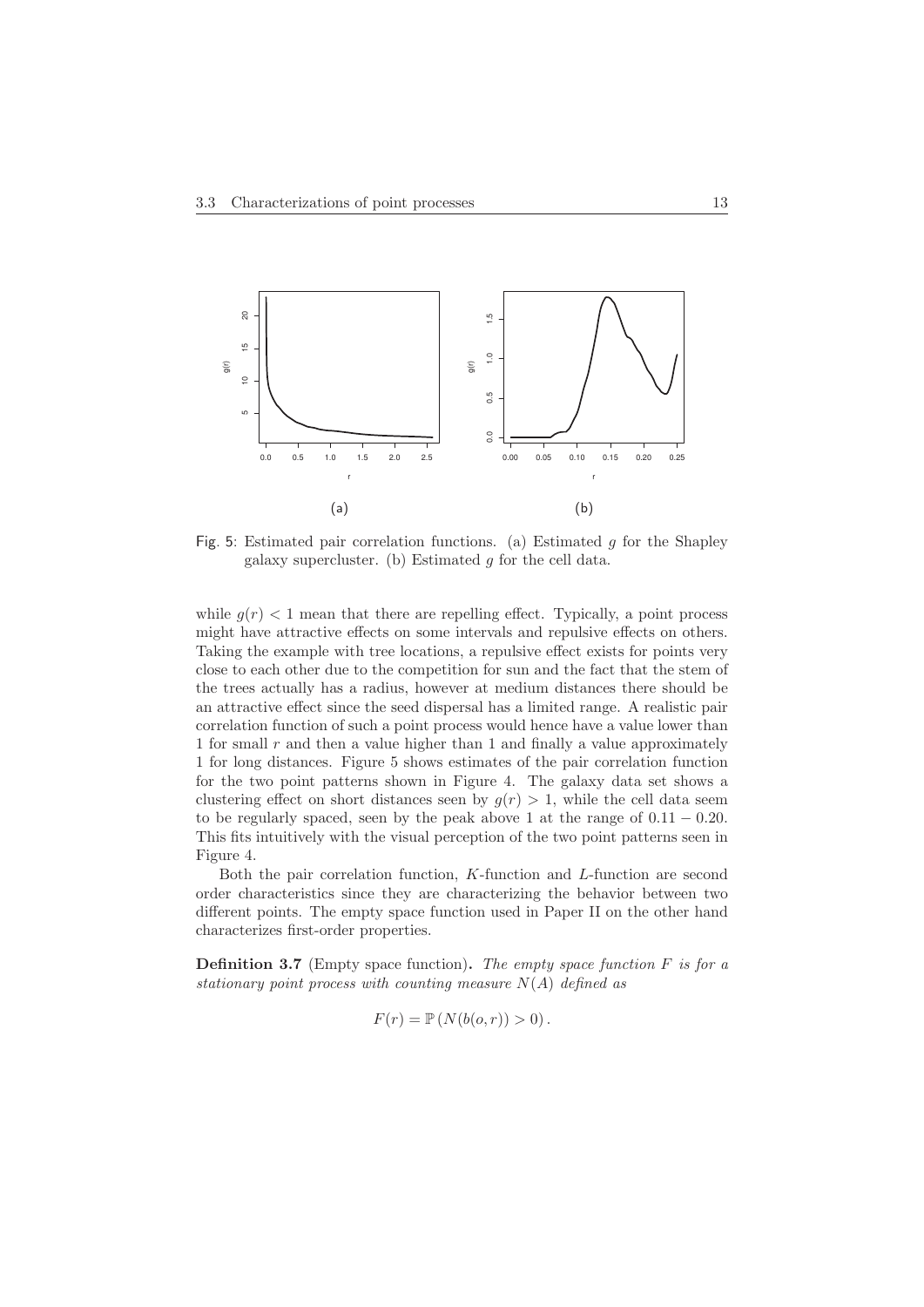In words,  $F(r)$  is the probability of observing a point in a ball of radius r centered at the origin, o. Of course, since it is assuming an isotropic and stationary point process, the origin can be interchanged with any point in the observational window. Once again, under CSR,  $N(b(o, r)) \sim Pois(\lambda b_d r^d)$  and hence  $F(r) = 1 - e^{-\lambda b_d r^d}$ .

In the setting of Paper II we have used estimates of the  $L$ -,  $g$ -, and  $F$ functions in order to compare our point pattern with simulations from the fitted models. In that setting we did neither assume isotropy nor stationary of the point process. However, we still expect the fitted model to yield estimated functions similar to the ones estimated from the actual point pattern. Hence, even though the interpretation of the functional characteristics is not clear in the non-stationary case, they can still be used for comparison. For details about estimating the functional characteristics mentioned above, see Illian et al. (2008).

#### **4 Finite mixture models**

A finite mixture model (Everitt and Hand, 1981) can be defined in two different but equivalent ways. Let us start by defining  $K$  classes; each associated with a random variable  $X_k$  with corresponding probability distributions  $D_k$ . Assume a random variable,  $Z$ , with probability distribution  $D_0$ , on a discrete sample space,  $\{1, 2, ..., K\}$ . The K different values that Z can assume corresponds to the  $K$  classes. The random variable  $Y$  will be distributed according to a finite mixture model if it is generated by first acquiring a realization  $z$  from  $Z$ , then assigning Y the value from a realization of  $X_z$ . Hence

$$
Y = \sum_{k=1}^{K} \mathbb{I} (Z = k) X_k.
$$

The finite mixture model can be viewed as a doubly stochastic model since it requires evaluation of random variables in two steps. If a probability density function (or probability mass function) exists, the mixture distribution can equivalently be defined by

$$
f_Y(x) = \sum_{k=1}^K \pi_k f_k(x),
$$

where  $f_Y$  is the pdf (or pmf) of Y,  $\pi_k = \mathbb{P}(Z = k)$ , and  $f_k$  is the pdf (or pmf) of  $X_k$ .

Typically the first definition is used when the properties of the latent variable Z is of interest, which is the case for classification problems. The second definition is more often used when a probability distribution should be approximated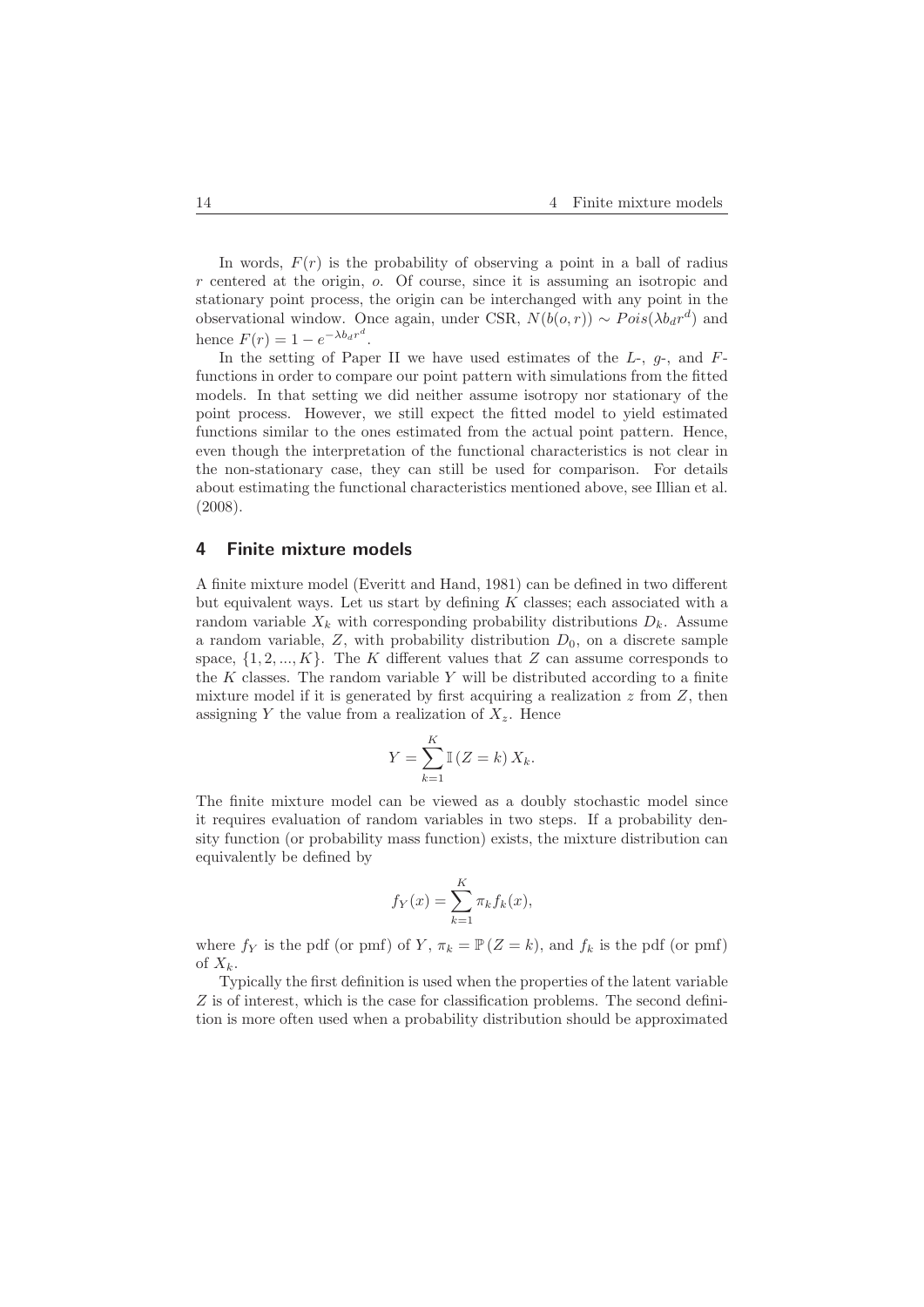by a set of simple ones. For instance explaining a multimodal distribution as a superposition of unimodal ones as in Figure 6.



Fig. 6: Example of a finite mixture distribution (black) defined as the superposition of two Gaussian distributions (blue and red).

From here on out, finite mixture models will simply be referred to as mixture models.

### **4.1 Spatial mixture models**

In the papers of this thesis, mixture models are used in spatial models where Z is no longer a random variable but instead a random field,  $Z(s)$ . Likewise,  $X_k$ are no longer random variables but random fields as well,  $X_k(s)$ . In Paper I, a spatial mixture model was used to model the distribution of voxel values in medical images. A Potts model was used to model the latent classification for each voxel. Given this classification, each voxel was assigned a value from the distribution of the corresponding class.

In Paper II, a spatial finite mixture model was used to model the distribution of the intensity function of a Cox process. The latent classification field, Z(*s*), was acquired from level sets of a Gaussian random field using the approach of Iglesias et al. (2016) and Dunlop et al. (2016). Compared to the Potts model, this model has the advantage that it defines a classification field in a continuous spatial domain.

Iglesias et al. (2016) and Dunlop et al. (2016) stated a probabilistic model for solutions to continuous geometric level set inversion problem observed with additive Gaussian noise. In a geometric level set inversion problem, some function known as the level set function, defines a partition of the spatial domain through its level sets. That is,  $A_k = \{s : c_{k-1} < X(s) \leq c_k\}$ , where  $\{A_k\}_k$  is the partition and  ${c_k}_k$  are threshold values.

The aim of the inversion problem is to estimate the partitioning of the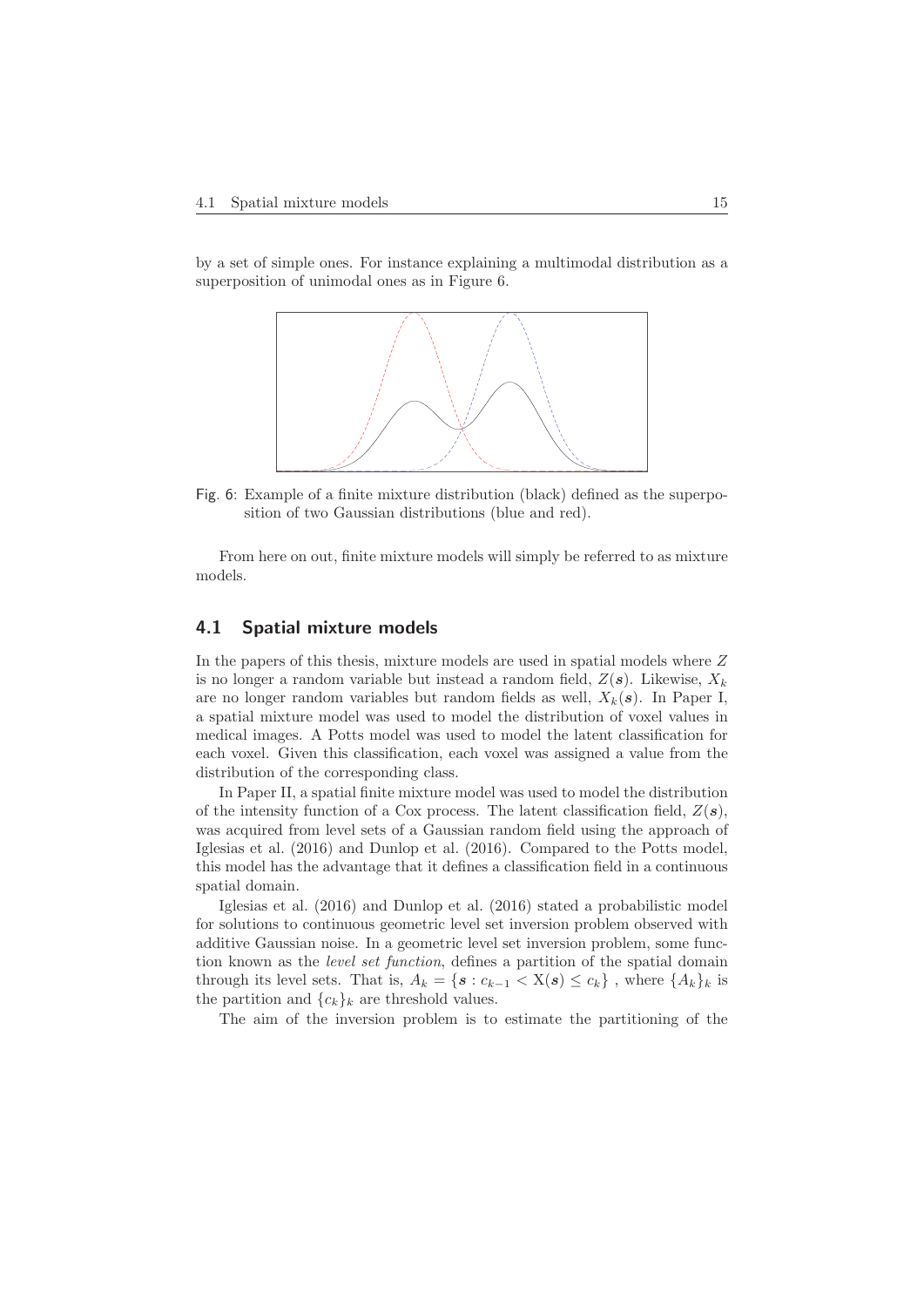

Fig. 7: (a) Observed data corrupted by noise,  $Y$ . (b) Corresponding level set function,  $X$ . (c) Classification field.

domain given observations,

$$
Y(\boldsymbol{s}_i) = \sum_{k=1}^K a_k \mathbb{I}\left(X(\boldsymbol{s}_i) \in ]c_{k-1}, c_k]\right) + \epsilon_i,
$$

where  $\epsilon_i$  are Gaussian i.i.d random noise and  $a_k$  are parameters.

Figure 7 show the observed field,  $Y$ , the underlying (latent) field,  $X$ , and the classification field,  $Z$ , acquired from thresholding  $X$  in a realization of the level set model.

In paper II the Gaussian likelihood of Dunlop et al. (2016) is replaced by the more complicated scenario of point process data.

## **5 Inference**

Statistical inference is the art of drawing conclusions based on the available data with the aid of some probabilistic model. In spatial statistics this is usually associated with estimating parameter values of a model or acquiring some prediction based on such parameters. Inference philosophies are divided in to either Bayesian or frequentistic.

From a frequentist's perspective there exists some true parameter values of the assumed model. The aim is to find the best estimate of these parameters given the observed data. Once the parameters have been estimated, prediction can be made using the model.

## **5.1 Maximum likelihood estimation using the EMG algorithm**

Maximum likelihood (ML) estimation is a common frequentist approach to parameter estimation. The ML estimates are obtained as,  $\hat{\Theta}_{ML} = \arg \max_{\theta} L(\Theta; \boldsymbol{x}),$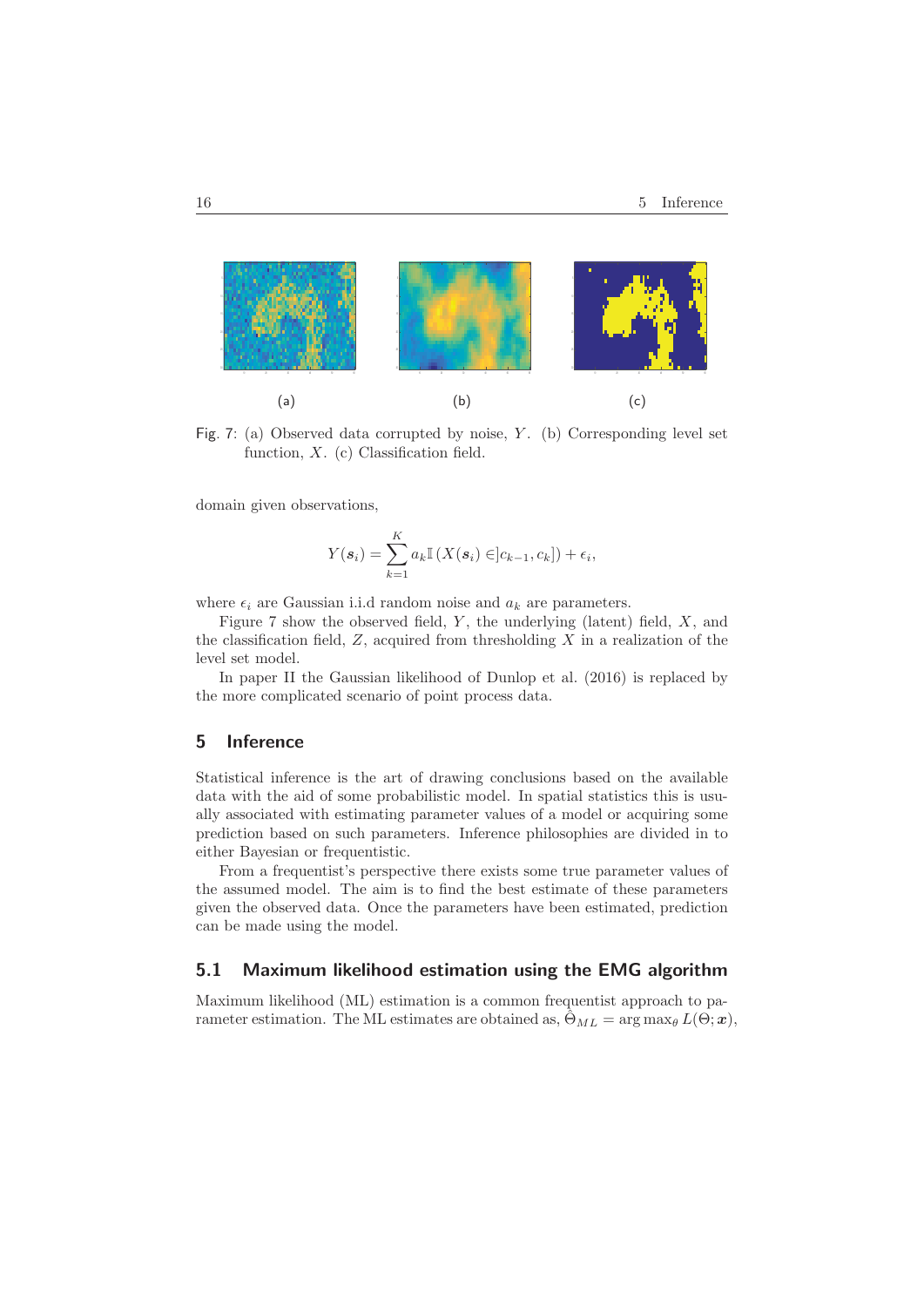where L is the likelihood function,  $\Theta$  are the parameters, and  $\boldsymbol{x}$  the observed data. The ML estimators are consistent, asymptotically unbiased and asymptotically most efficient among all estimators (Olofsson and Andersson, 2012). Sometimes it is possible to find explicit analytical solutions to ML estimators but often numerical methods are required. The Expectation-Maximization (EM) algorithm (Dempster et al., 1977) is an iterative method to find a local maximum of the likelihood function. This method is commonly used for finding  $\hat{\Theta}_{ML}$ when no analytic solution is achievable due to missing information such as latent variables. Mixture models could be viewed as latent models where the classification values are the missing information, hence the EM algorithm is very often utilized to find ML estimates of mixture models.

The EM algorithm starts with some initial parameters values,  $\Theta^{(0)}$ . Then, in each iteration, an E-step is performed followed by an M-step. The E-step corresponds to computing the expected value of the latent variables given the current parameter values. The ensuing M-step maximizes the likelihood conditioned on the latent variables being equal to their expectation found in the E-step. The method is shown to converge for a very general class of problems (Wu, 1983).

In paper I the EM algorithm was not applicable since the M-step was not computationally feasible to compute, or even approximate, even with the latent variables known. Instead the EM gradient (EMG) algorithm of Lange (1995) was utilized. This method is based on the same concept as EM but the M-step is replaced with one step of the Newton-Raphson method,

$$
\Theta^{(i+1)} = \Theta^{(i)} + H^{-1}(\Theta^{(i)}) \mathbb{E}\left[\nabla \log L(\Theta^{(i)})\right].
$$

That is, the M-step is replaced by one step in an iterative optimization procedure. Any strict local maximum point of the likelihood locally attracts the EM and EMG algorithm at the same rate of convergence.

#### **5.2 Bayesian inference**

The maximum likelihood approach to parameter estimation yields a point estimate of the "true" value of the assumed model. An alternative is the Bayesian perspective where the parameters of the model are considered random themselves. A distribution of the parameters is chosen prior to the analysis of the data, which should include all known information about the parameters. This distribution is known as the prior distribution. Inference can later be drawn from the, so called, posterior probability distribution which is the probability distribution conditioned on the observed data. This is acquired using Bayes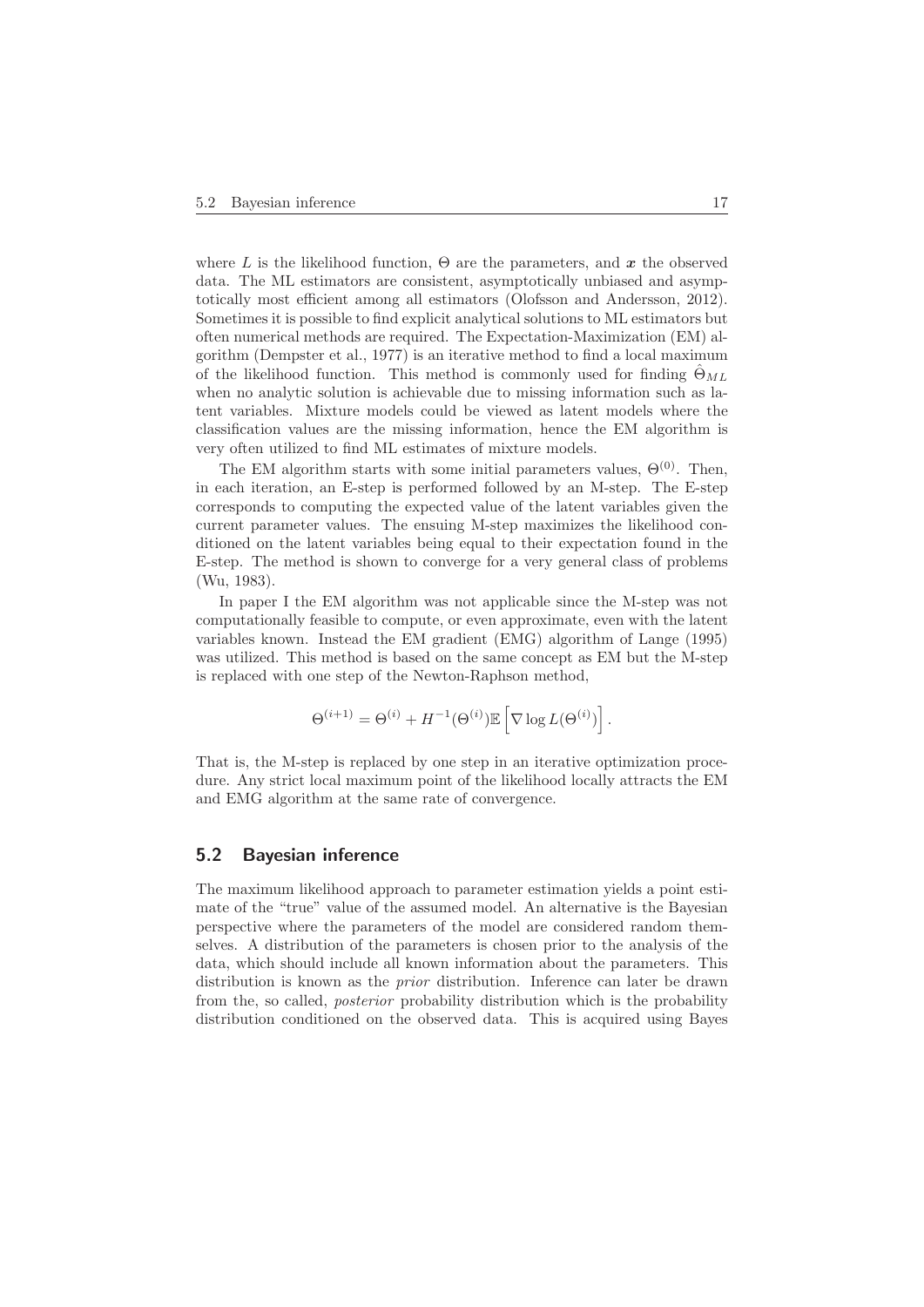theorem and thereof the name, Bayesian inference,

$$
f(\Theta|\mathbf{X}=\mathbf{x}) = \frac{f(\mathbf{X}=\mathbf{x}|\Theta)f(\Theta)}{f(\mathbf{X}=\mathbf{x})} \propto f(\mathbf{X}=\mathbf{x}|\Theta)f(\Theta),
$$

where f denotes pdf:s. Bayes theorem can be generalized to handle more abstract probability spaces where no pdf:s exist if instead stated in terms of probability measures (see e.g. Stuart (2010)), this is used in Paper II.

The prior probability is hence weighted by the likelihood function to acquire the posterior probability. The posterior probability distribution is not only a point estimate but a whole probability distribution. Hence, more information is given since questions about uncertainties in the parameter estimation can be answered as well. How to choose the prior distribution depends on what is known about the problem. If nothing can be assumed there are two philosophies, either to choose an uninformative prior or chose a prior that penalizes the complexity of the model (Simpson et al., 2017). The first philosophy will let the data explain more of the behavior in lack of known information. The second philosophy assumes that a simpler model is better since it is more easily understood and is less prone to overfitting. Hence, in lack of information indicating the opposite, the simpler model should be preferred.

## **5.3 Monte Carlo simulation**

The distribution can be known up to a normalizing constant through Bayes theorem but acquiring the normalizing constant is not always possible. Obtaining it through explicit integration of the posterior pdf is usually impossible, and Θ does often include a large set of parameters and are therefore high dimensional. In particular, in spatial statistics, Θ often includes latent random fields which are very high dimensional. The high dimensionality makes numeric integration computationally infeasible but Monte Carlo (MC) integration is often a viable alternative.

Monte Carlo integration is a method of approximating expected values by simulating samples from the correct probability distribution and computing the sample mean as a proxy for the true expectation. For instance, the probability of finding  $\Theta \in A$  can be written as an expectation and estimated using MC simulation as

$$
\mathbb{P}\left(\Theta \in A | \mathbf{X} = \mathbf{x}\right) = \mathbb{E}\left[\mathbb{I}\left(\Theta \in A\right) | \mathbf{X} = \mathbf{x}\right] \approx \frac{1}{N} \sum_{i=1}^{N} \mathbb{I}\left(x^{(i)} \in A\right),
$$

where  $x^{(i)}$  are sampled from the distribution of  $\Theta|\mathbf{X}=\mathbf{x}$ . Hence, the posterior distribution can be approximated arbitrarily well if it is possible to sample from it.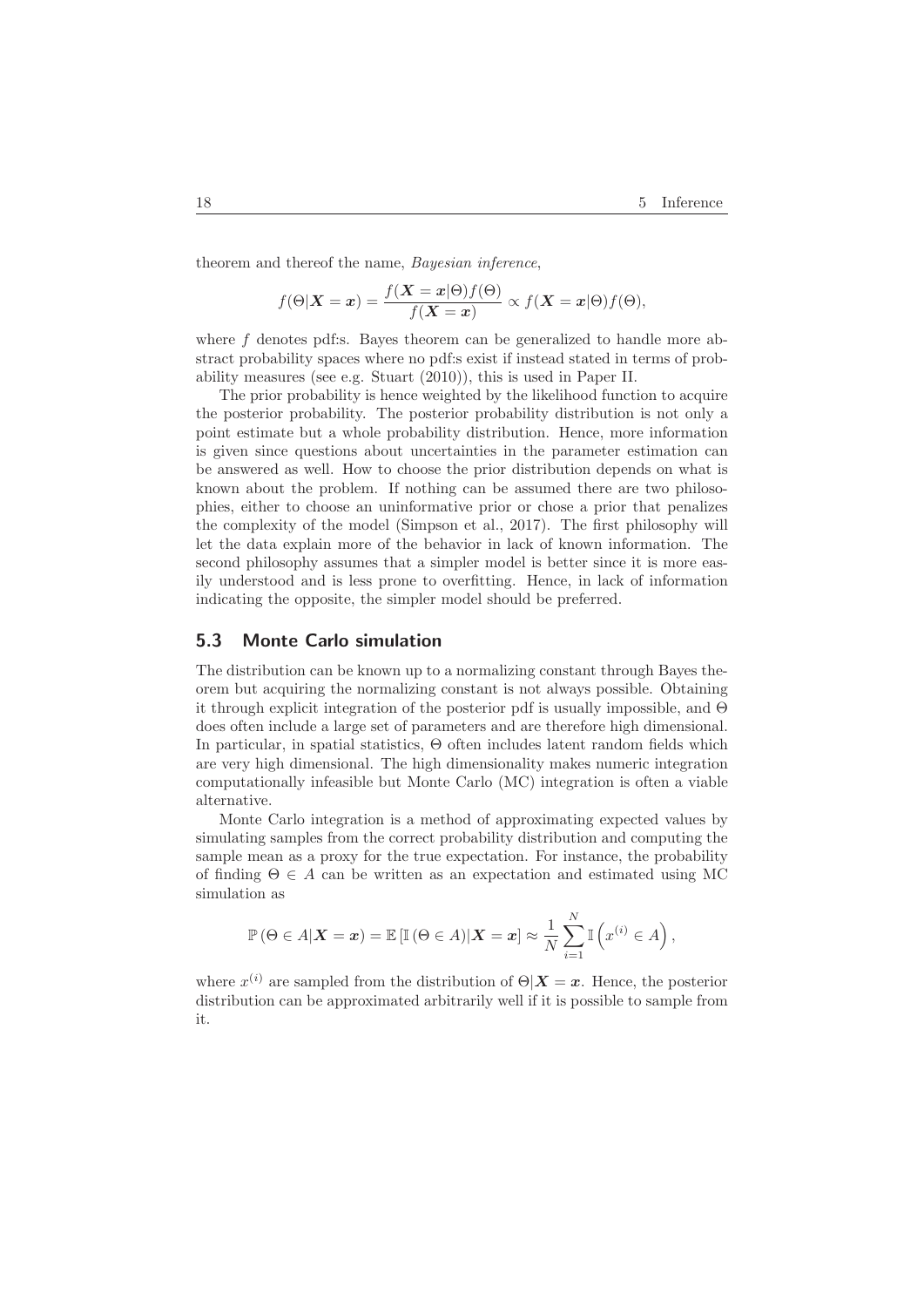Of course, MC simulation is not only applicable for Bayesian inference. For instance in Paper I, MC simulation was used to approximate some expectations that were infeasible to compute explicitly.

#### **5.3.1 The Metropolis-Hastings algorithm**

A Markov chain Monte Carlo (MCMC) simulation is a MC simulation where the samples are distributed as a Markov chain with stationary probability distribution equal to the target distribution. The target distribution meaning the probability distribution of interest, typically a posterior probability distribution.

Hence, there exists dependence in between consecutive samples but if the dependency declines fast enough compared to the number of iterations of the simulation, the MCMC integration will produce consistent estimates of the true expectation.

The main archetype of MCMC algorithms is the Metropolis-Hasting (MH) algorithm. It is based on suggesting a new sampled value,  $y$ , distributed according to some given probability distribution conditioned on the most recently sampled value,  $\tilde{x}^{(i-1)}$ . This probability distribution is known as the *proposal probability distribution* and we denote its pdf as  $q(y|x^{(i-1)})$ . Then given y, y is chosen as the new sample,  $x^{(i)}$ , with a probability  $\alpha$ . This trial is known as the  $accept/reject step$  and  $\alpha$  is known as the *acceptance probability* and is given by

$$
\alpha = \min \left\{ \frac{f(y)}{f(x^{(i-1)})} \frac{q(x^{(i-1)}|y)}{q(y|x^{(i-1)})}, 1 \right\}.
$$

Here, y is the proposed new sample,  $x^{(i-1)}$  is the sample from the prior iteration, and  $f$  denotes the pdf of the target distribution. Of course,  $f$  is often only known up to a normalizing constant but that is no problem since in the ratio the normalizing constants are being canceled out. The first ratio weights the probability of accepting y with how probable y is compared to  $x^{(i-1)}$  with respect to the target distribution. However, since there might be a higher probability of realizing y conditioned on  $x^{(i-1)}$  than the opposite in the proposal distribution, the second ratio is needed to balance this. If  $y$  is accepted in the accept/reject step, then the former sample value is used instead,  $x^{(i)} = x^{(i-1)}$ .

Due to the Markovian structure, the initial value of the samples,  $x^{(0)}$ , will affect the distribution at later iterations. The first couple of iterations can be highly dependent on  $x^{(0)}$  and the iterations until the dependency on the initial value has become insignificant is known as the burnin phase. How many iterations that the Markov chain spends in the burnin phase varies upon the choice of initial value, the target distribution and the proposal distribution. It is important that the chain is run for sufficiently many iterations as to leave the burnin phase and generated enough samples outside of the burnin phase to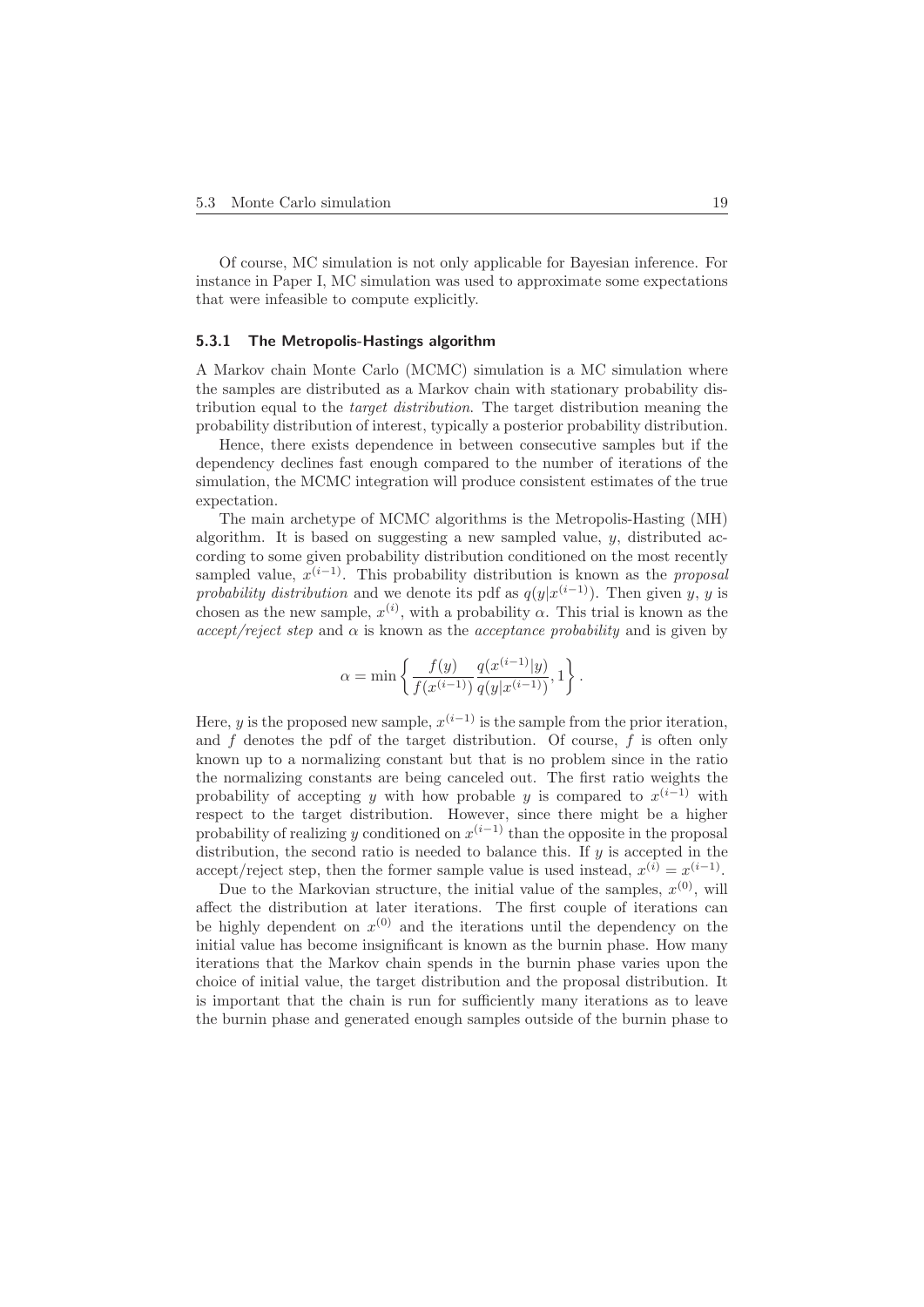

Fig. 8: Example of a parameter path during MCMC simulation.

be able to estimate the true expectation well. This is a common dilemma in Bayesian inference since it is not always obvious when the Markov chain leaves the burnin phase. Typically the burn in phase is identified visually using plots of the parameter paths for some of the parameters. When a parameter path no longer shows a clear trend, as it does in the beginning, it is considered that it has passed the burnin phase. Figure 8 shows an example of a parameter path during a MCMC simulation. By visual inspection we would conclude that the Markov chain passed the burnin phase after about 400 iterations. The samples from the burnin phase is then removed since it will bias the estimation.

An efficient MCMC chain should have as low dependence between consecutive samples as possible in order to make efficient use of the number of iterations available. This is known as quick mixing as compared to slow mixing where there are significant dependencies between samples in the Markov chain even when separated by a large number of iterations. Quick mixing requires small dependence on the prior sample in the proposal distribution while still allowing for a high acceptance probability. This is usually competing requirements that are hard to satisfy simultaneously.

A common proposal distribution for the MH algorithm is the Gaussian proposal centered at x, i.e.  $q(y|x) \propto \exp\left(-\frac{(y-x)^{\widetilde{T}}\Sigma^{-1}(y-x)}{2\delta}\right)$  for some chosen covariance Σ. Note that this is a symmetric proposal since  $q(y|x) = q(x|y)$ and  $\delta$  controls the stochastic step length. This is known as the random walk Metropolis-Hastings algorithm since the proposals would have behaved like a random walk if the accept/reject step had not been present.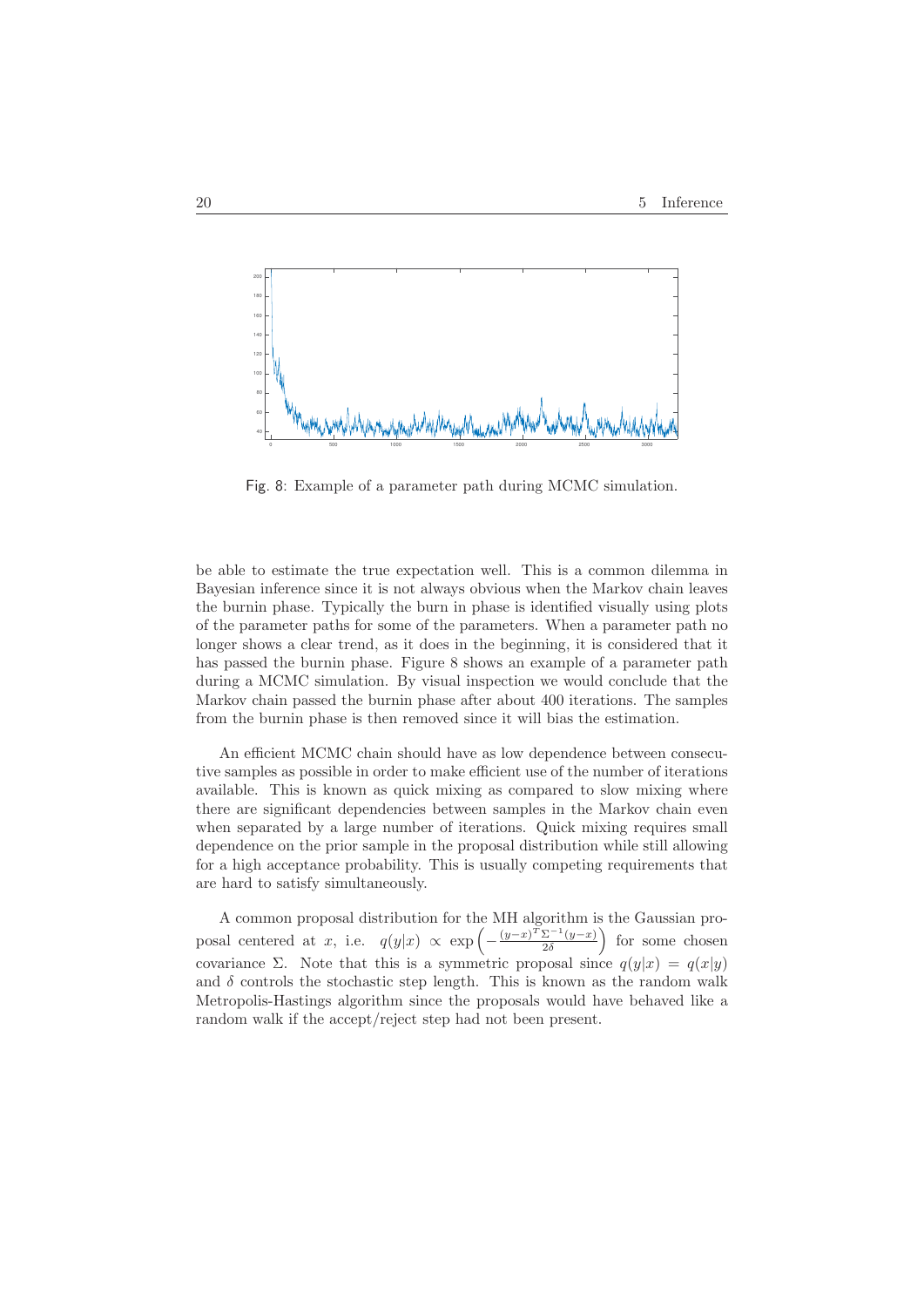#### **5.3.2 Gibbs sampler**

An important special case of the MH algorithm that even predates MH is the Gibbs sampler. Suppose that the samples are two dimensional,  $x = [x_1, x_2]$ . If the conditional probabilities are known, i.e. the distribution of  $x_1|x_2$  and  $x_2|x_1$ , it is possible to use these conditional distributions as proposals. Hence the acceptance probability of the MH algorithm becomes  $\alpha = \min\left\{\frac{f(x_1)}{f(x_2)} \frac{f(x_2|x_1)}{f(x_1|x_2)}, 1\right\}$  $\min\left\{\frac{f(x_1,x_2)}{f(x_1,x_2)},1\right\} = 1.$  Since the acceptance probability is always 1, the accept/reject step is not necessary. Hence, if one samples first from  $x_1^{(i)} | x_2^{(i-1)}$ and then from  $x_2^{(i)}|x_1^{(i)}$  for each iteration, the corresponding sample path will be a realization of a Markov chain with stationary distribution equivalent to the target distribution. This works for  $x$  of arbitrary many dimensions.

It is also possible to mix the Gibbs sampler and MH algorithm such that two disjoint subsets of parameters for the target distribution are updated separately using the conditional distributions and the Gibbs sampler. Within each subset, a more general MH algorithm with arbitrary proposals could be used. This is known as Metropolis-within-Gibbs MCMC and is utilized in paper II.

#### **5.3.3 MALA**

The Metropolis adjusted Langevin algorithm (Roberts and Tweedie, 1996) is a method that, compared to the regular MH algorithm with symmetric Gaussian proposals, make use of the target distribution in designing the proposal distribution. This is achieved by making use of the gradient of the target pdf. Hence the extra cost of evaluating the gradient pays off in a more efficient MCMC sampler. It is based on the stochastic differential equation (SDE) of the Langevin diffusion process,

$$
dX(t) = \Sigma \nabla \log f(X(t))dt + \sqrt{2}\Sigma^{\frac{1}{2}}dW(t),\tag{2}
$$

where  $\nabla$  is the gradient operator with respect to the dimensions of  $X(t)$ ,  $W(t)$ is a Brownian motion, and  $\Sigma$  is the covariance operator of the proposal distribution. The solution to equation (2) has the target distribution as its stationary distribution. Hence, if the sample path of a Langevin diffusion would be available, taking samples at distances sufficiently far apart would correspond to sampling from the target distribution. The MALA algorithm uses the Euler-Maryuama method (Platen and Bruti-Liberati, 2010) to acquire a discretization of a sample path from the Langevin diffusion equation. However, the discretization introduces errors and an accept/reject step is hence necessary to enforce sampling from the target distribution.

The proposals generated from the regular random walk MH algorithm can be considered as being Euler-Maryuama time discretizations of a Brownian motion.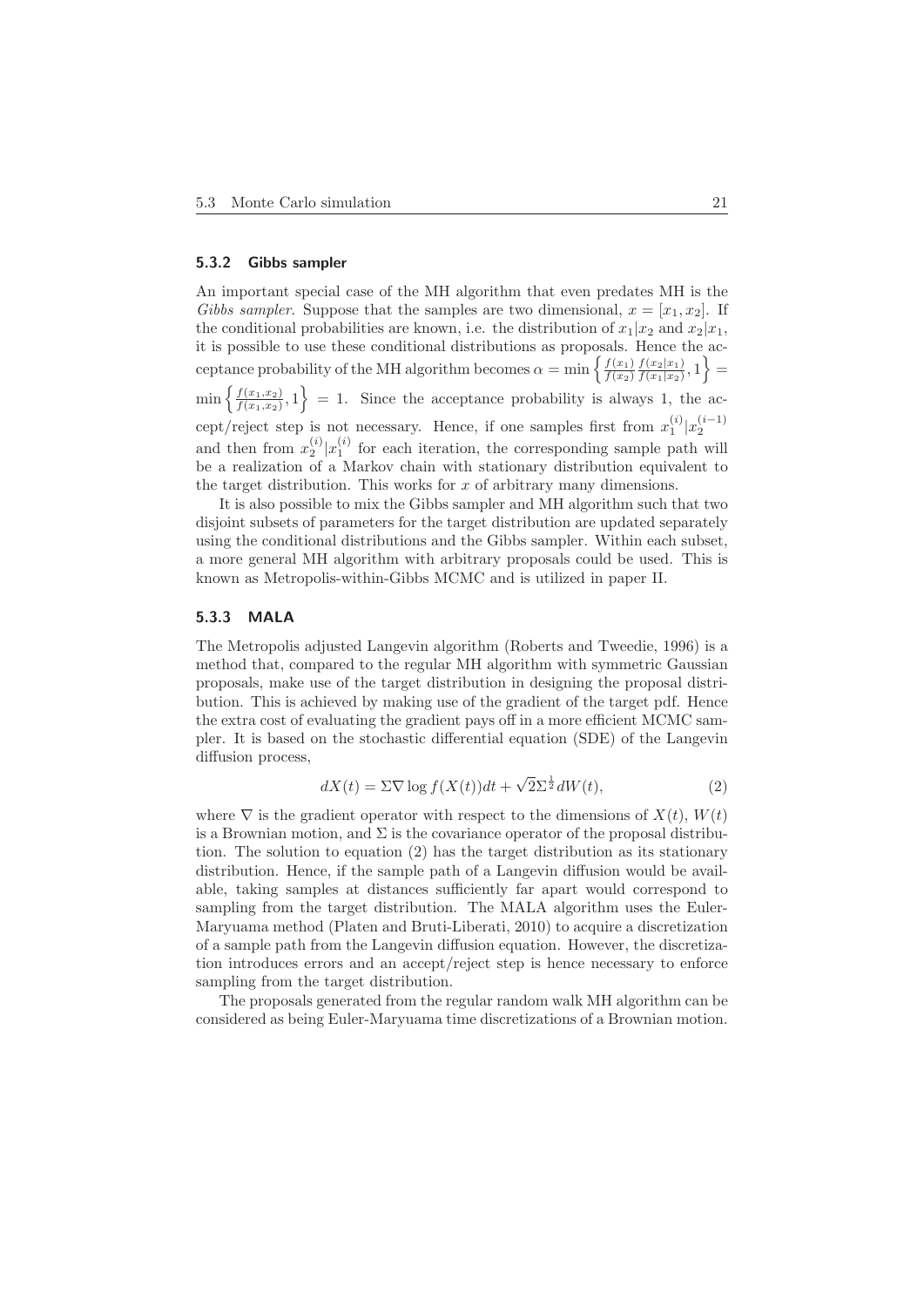The Brownian motion does not have the target distribution as its stationary distribution and therefore the MALA algorithm will acquire fewer rejections for comparable steps lengths.

## **5.4 Crank-Nicholson MCMC**

Cotter et al. remarked that the Euler-Maryuama scheme used for the MALA is not stable with respect to the step size and the number of dimensions of the random variable. With increased dimensionality, the step length needs to be decreased in order to keep a constant acceptance probability. That corresponds to a mixing of the MCMC chain that becomes slower with increased dimensionality. This can be a problem when approximating an infinite dimensional model by a finite dimensional approximation. Cotter et al. noticed that if the target probability measure,  $\mu^{Y}$ , is absolutely continuous with respect to a Gaussian probability measure,  $\mu_0$ , the SDE,

$$
dX(t) = -\mathcal{K}\mathcal{Q}X(t)dt + \gamma \mathcal{K}\nabla \log f(X(t))dt + \sqrt{2\mathcal{K}}dW(t),
$$

has the stationary probability measure  $\mu_0$  if  $\gamma = 0$  and  $\mu^Y$  when  $\gamma = 1$ . Here K can either be chosen as the covariance operator of  $\mu_0$  or the identity operator. Q is the precision operator of  $\mu_0$  and f is the Radon-Nikodym derivative  $\frac{d\mu}{d\mu_0}$ .

By discretizing this SDE using a Crank-Nicholson approximation on the linear part of the drift, stability is achieved and the discretization errors for a chosen step length are no longer dependent on the number of dimensions.

$$
\left(I + \frac{1}{2}\mathcal{KQ}\right)X(t_i) = \left(I - \frac{1}{2}\mathcal{KQ}\right)X(t_{i-1}) + \gamma\mathcal{K}\nabla\log f(X(t_{i-1}))\delta + \sqrt{2\mathcal{K}\delta}\epsilon.
$$

The choice of K should depends on if  $(I + \frac{1}{2}\mathcal{L})$  can be efficiently inverted or if sampling from the prior distribution is straightforward. Setting  $K$  as the covariance operator corresponds to the case when sampling from the prior is possible and was utilized in Paper II.

Just as with MALA compared to random walk MH, choosing  $\gamma = 1$  requires evaluation of the gradient but will lead to a higher acceptance probability.

The Crank-Nicholson MCMC scheme is particularly well-suited to spatial modeling including continuous Gaussian random fields since the infinite dimensional spatially continuous model has to be approximated by some finite dimensional ditto. The step length's invariance to the number of dimensions in the Crank-Nicholson MCMC algorithms is therefore important. Moreover, Gaussian fields clearly fulfill the requirement of a Gaussian prior needed for the method to be applicable. This was utilized in paper II in order to acquire an efficient posterior sampler.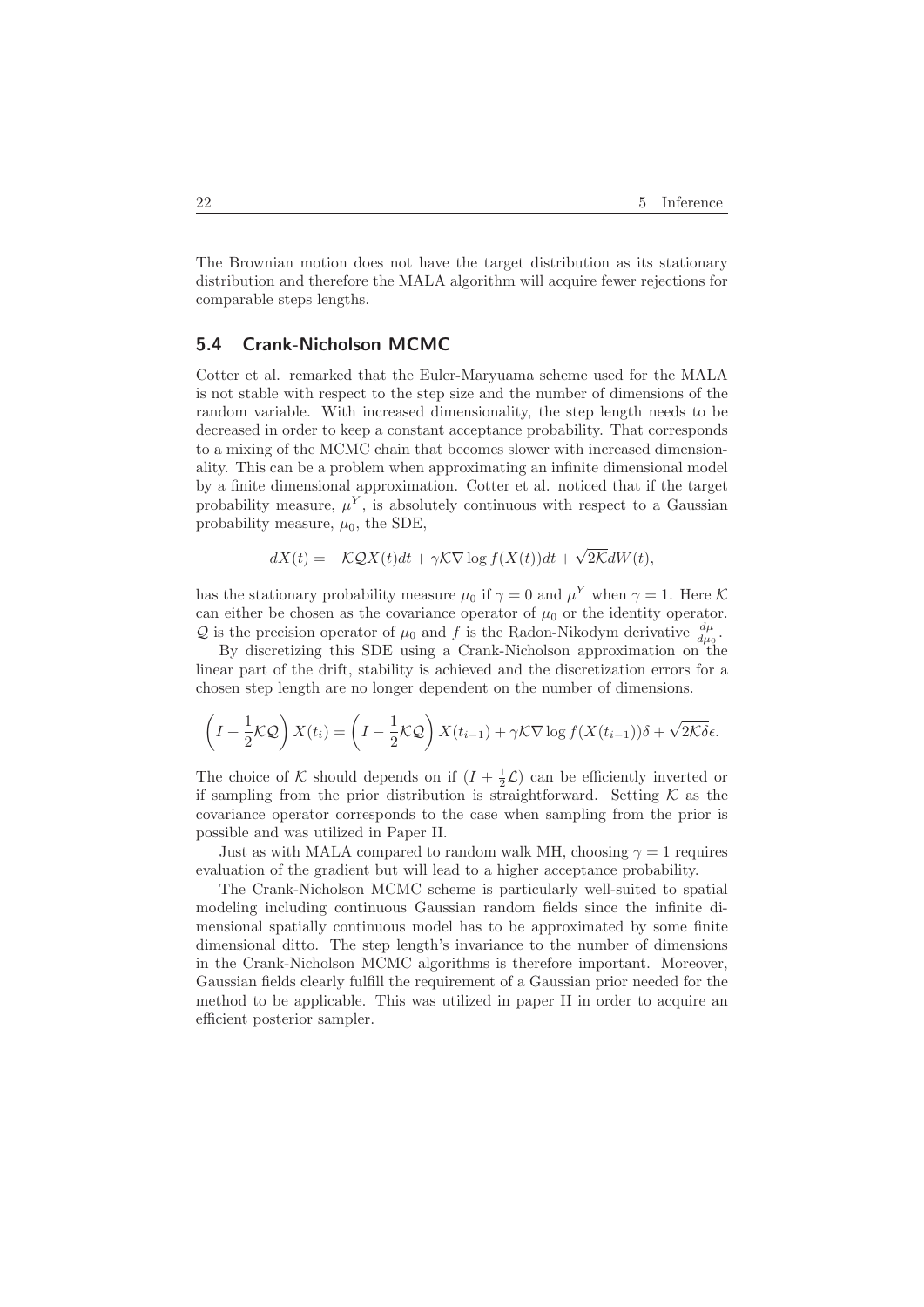## **6 Summary of papers**

## **6.1 Paper I: Whole-brain substitute CT generation using Markov random field mixture models**

Computed tomography (CT) imaging is a technique for acquiring three dimensional internal images of electron density within living organisms as well as inanimate objects. The method relies on exposing the subject to X-radiation and measuring the attenuation as it passes through. Radiation therapy is another usage of X-radiation. Here, the ionizing property of the high-energy X-ray photons are used to damage cancerous tumors. In the dose planning of radiation therapy it is important to know how the subjects body will absorb X-radiation. That information is used to avoid damaging healthy tissue as much as possible while still exposing the tumor sufficiently. Such absorption properties can be acquired from a CT images and hence CT imaging is a vital tool in radiotherapy treatment. Another important application of CT imaging is for attenuation correction of PET images. In PET imaging, radiation is emitted by a tracer fluid inside the body of the subject and a PET scanner can sense this radiation and create images from it. In this way it is possible to follow the path of the tracer fluid as it passes through the body. Some of the radiation will however be absorbed by the body and the PET images need to be corrected for this attenuation in order to acquire reliable images. CT images are able to explain this attenuation and are hence an important tool in PET imaging as well.

A problem with CT imaging is that X-ray radiation is ionizing and hence there exists risks of damaging living tissue. This has triggered research in acquiring CT-equivalent information in other ways. Johansson et al. (2011) showed that it is possible to acquire a substitute CT (s-CT) image from magnetic resonance imaging (MRI) using statistical methods. More specifically, Johansson et al. (2011) modeled the voxels of a CT images and several MRI images with different flip angles and echo time jointly as independent realizations from a multidimensional Gaussian mixture model. The parameters of the model was learned from training data using a maximum likelihood estimator through the EM-algorithm. The s-CT images can then be acquired as the conditional mean given available MRI images. The classes of the mixture model could be thought of as different kinds of tissue. Hence, a separate distribution will be used to explain the joint behavior of the four MRI modalities and the CT image for each of the different tissue types. In this way it is possible acquire a non linear mapping from the four dimensional MRI space to the CT space. Figure 10 visualizes the different classifications of tissue types in a slice seen in profile of a human head.

Paper I extends on the Gaussian mixture model by adding two new concepts. First, the Gaussian distribution might be too restrictive and a more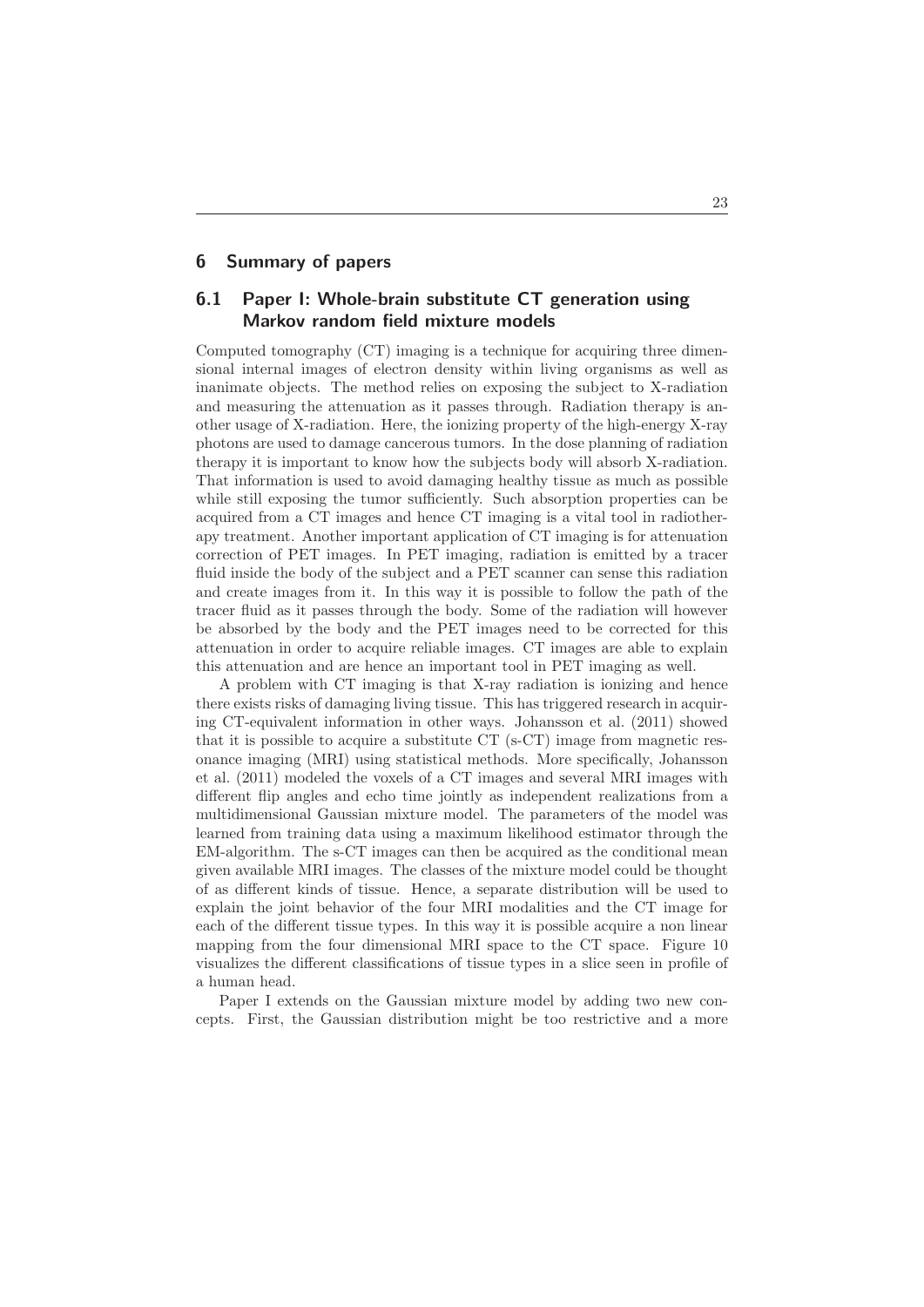

Fig. 9: A two dimensional profile slice of the three dimensional image of one of the subjects in the CT/MRI data. Binary data mask (panel a), CT image (panel b), four MRI UTE sequences (panels c-f).

flexible probability distribution could potentially explain the tissue behaviors better. For instance skewed probability distributions or distributions with a higher kurtosis could perform better for certain cases. For this reason, the Gaussian distribution is replaced by a normal inverse Gaussian (NIG) distribution, yielding a five dimensional NIG mixture model. Moreover, it is unrealistic to believe that the intensity distribution of the five dimensional voxels are independent of each other. Some spatial structure should exist in the images and hence voxels nearby should be dependent on each other. This dependence is captured by assuming a Potts model for the class memberships of the mixture model. Hence, the model of Paper I is a spatial model due to the distribution of the classification as a Potts spatial random field. However, conditioned on the class memberships there is no spatial dependency in the joint distribution of the five dimensional voxels.

The Potts model is given as a conditional probability distribution. The Hammersley-Clifford theorem states that the distribution of the class member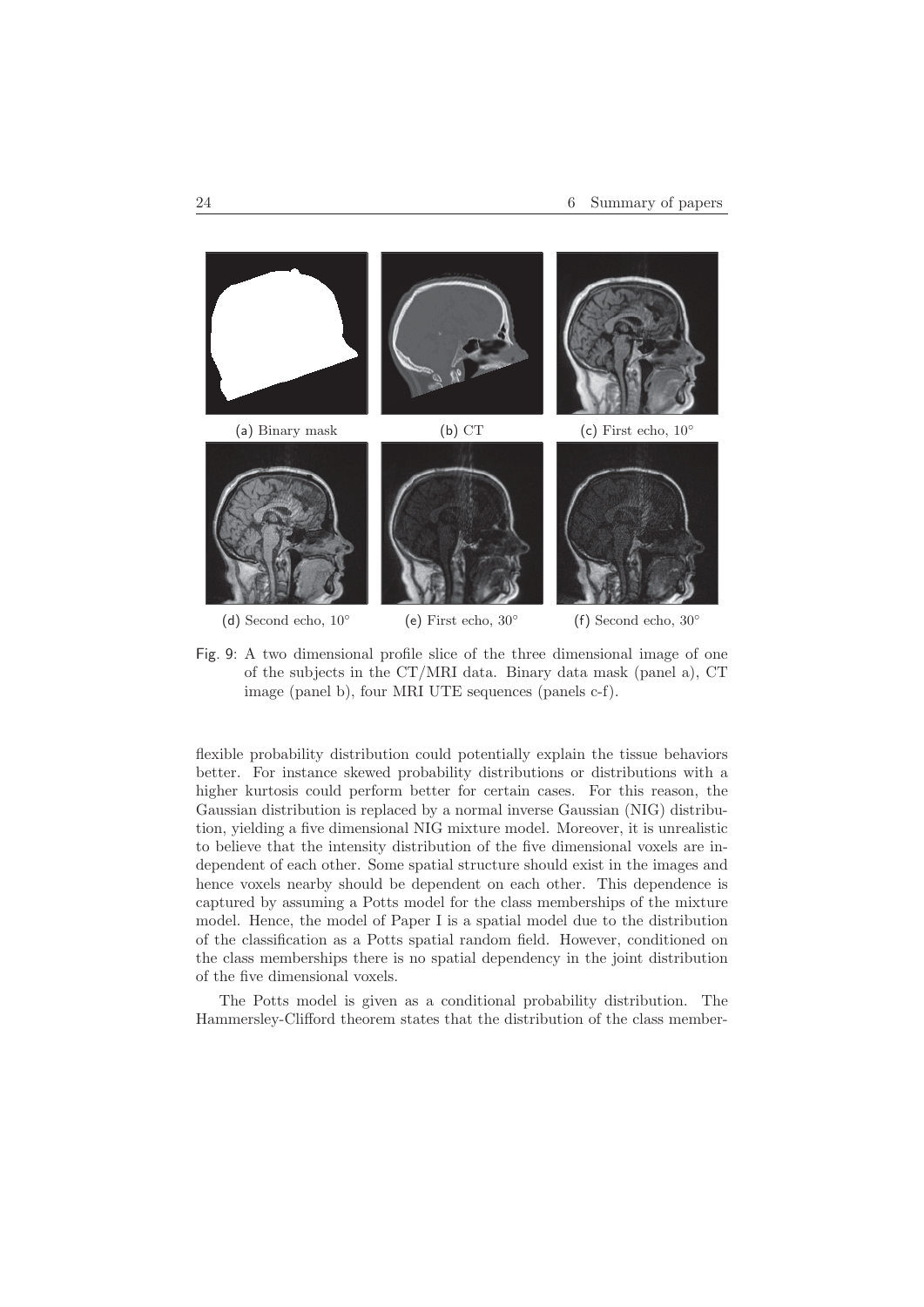ships can be stated as a neighbor Gibbs field (Winkler, 2003). Unfortunately, for a data set of realistic size, the normalizing constant is to demanding to compute and hence the probability measure of the joint distribution is only available up to a normalizing constant. This makes the likelihood function infeasible to evaluate and maximum likelihood-based parameter estimation can hence not be used. As an alternative we consider a pseudolikelihood,  $L(\Theta; \mathbf{x})$ , where the joint likelihood is approximated as a product of all conditional probabilities. Furthermore, even using the pseudolikelihood, the M-step of the EM-algorithm is infeasible to compute. Instead Paper I estimates the parameters using an EMG algorithm.

The proposed method is evaluated using cross-validation on a data set of brain scans from 14 different patients, see Figure 9 for an example. All four permutations of choosing Gaussian or NIG distributions on the random variables conditioned on the classes and choosing the Potts classification model or the original non spatial one are investigated. The model with Gaussian distribution and regular mixture model is considered to be the benchmark model since it corresponds to the model of (Johansson et al., 2011). The conclusions drawn from this cross-validation study is:

- The spatial classification model makes a significant difference in predictive ability.
- The NIG distribution did only show a consistent improvement when combined with the spatial classification model.

An example of classification for a slice of a head is shown in Figure 10. Classes correspnding to soft tissue, bone, air, and a class for bones and soft tissue mixed on a small scale are present in the figure.

## **6.2 Paper II: Level set Cox processes**

A popular point process for modeling non-interacting point observations with varying spatial intensity is the log-Gaussian Cox process (LGCP). The latent Gaussian random field of the LGCP model is in practice assumed to have a simple parametrization that is both possible to estimate from available data and interpretable. A common assumption is that the covariance operator of the latent Gaussian field is a member of a parametric family of stationary operators and the mean field includes a finite number of fixed linear effects. Such a model is viable in many cases but the regularizing assumptions can also be too strong. An example of this can be seen in Figure 11 which shows a point pattern of observed locations of the tree Beilschmiedia pendula in a region of Barro Colorado island, Panama. The figure show a pattern that seem to be made up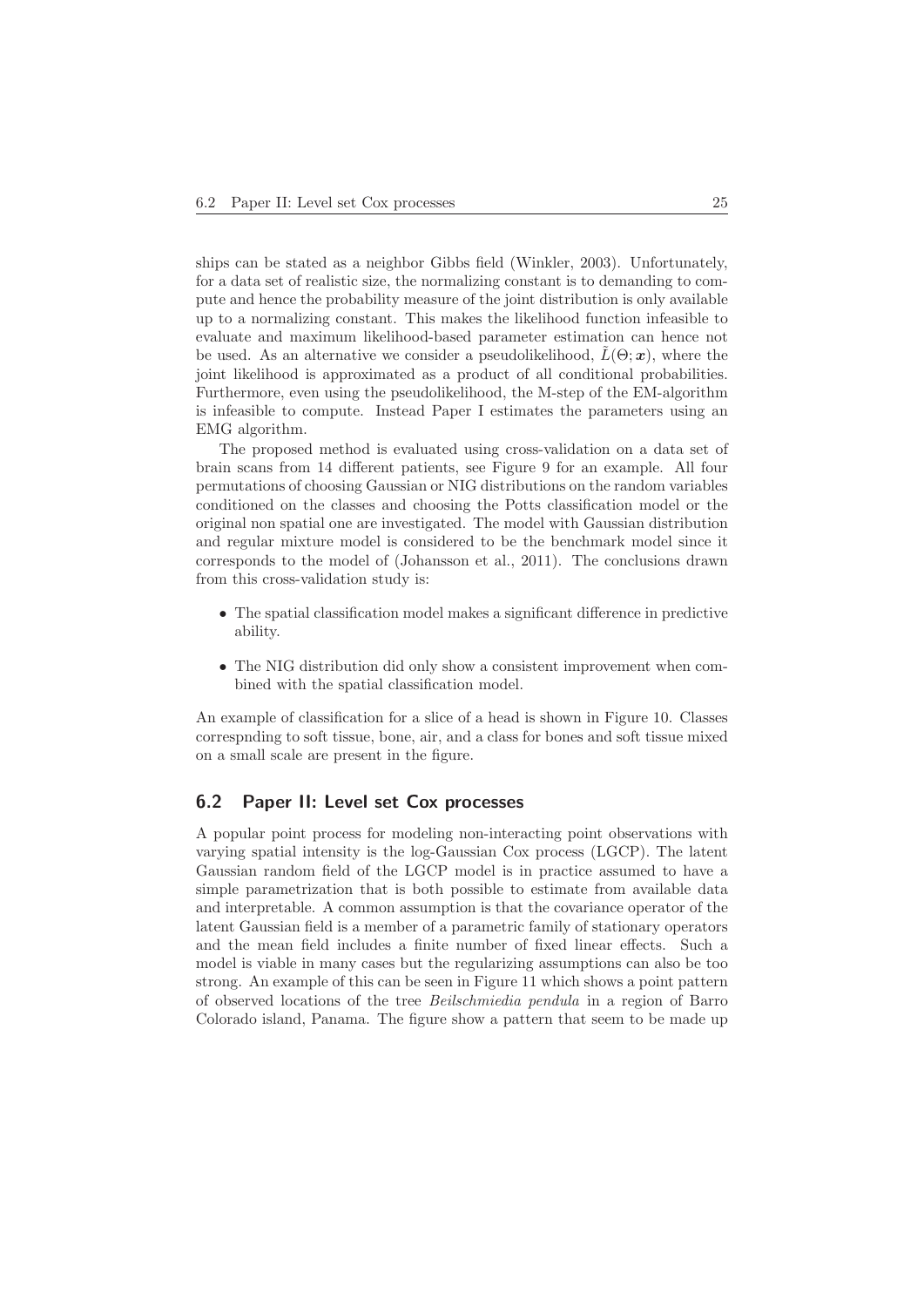

Fig. 10: Example classification using the proposed model. Here showing a two dimensional slice of a three dimensional classification field on one of the subjects in the CT/MRI data set. Each color denotes a class in the mixture model.

of two partitions of the observational window. One region of low intensity, and one region of high intensity with some spatial dependency structure.

Conditioned on knowing the spatial classification for the two distinct classes it would seem reasonable to model each region, separately, with LGCP models. This is exactly the idea of paper II where the LGCP model is extended with a latent classification field. The model assumes that there are an unknown partitioning of the spatial domain such that for each partition, the point observations are distributed according to a LGCP model with simple latent Gaussian random field structures, i.e. a Matérn covariance function. The proposed model is a Cox process where the logarithm of the intensity surface is distributed as a spatial mixture model between several classes of Gaussian random fields, i.e.

$$
\log \lambda(\boldsymbol{s}) = \sum_{k=1}^K \pi_k(\boldsymbol{s}) \, \mathrm{X}_k(\boldsymbol{s}).
$$

The spatially dependent classification probabilities,  $\pi_k(s)$ , are defined as a classification field generated by the level set approach described in Section 4.1. The model is named the level set Cox process (LSCP) due to this latent level set classification field.

The LSCP model is a latent Gaussian model since the intensity surface is completely defined by the realizations of latent Gaussian fields, one field for each mixture class as well as one field for the classification. Compared to the Potts model of paper I, the level set approach is defined on a continuous spatial domain which makes the LSCP model continuous in space.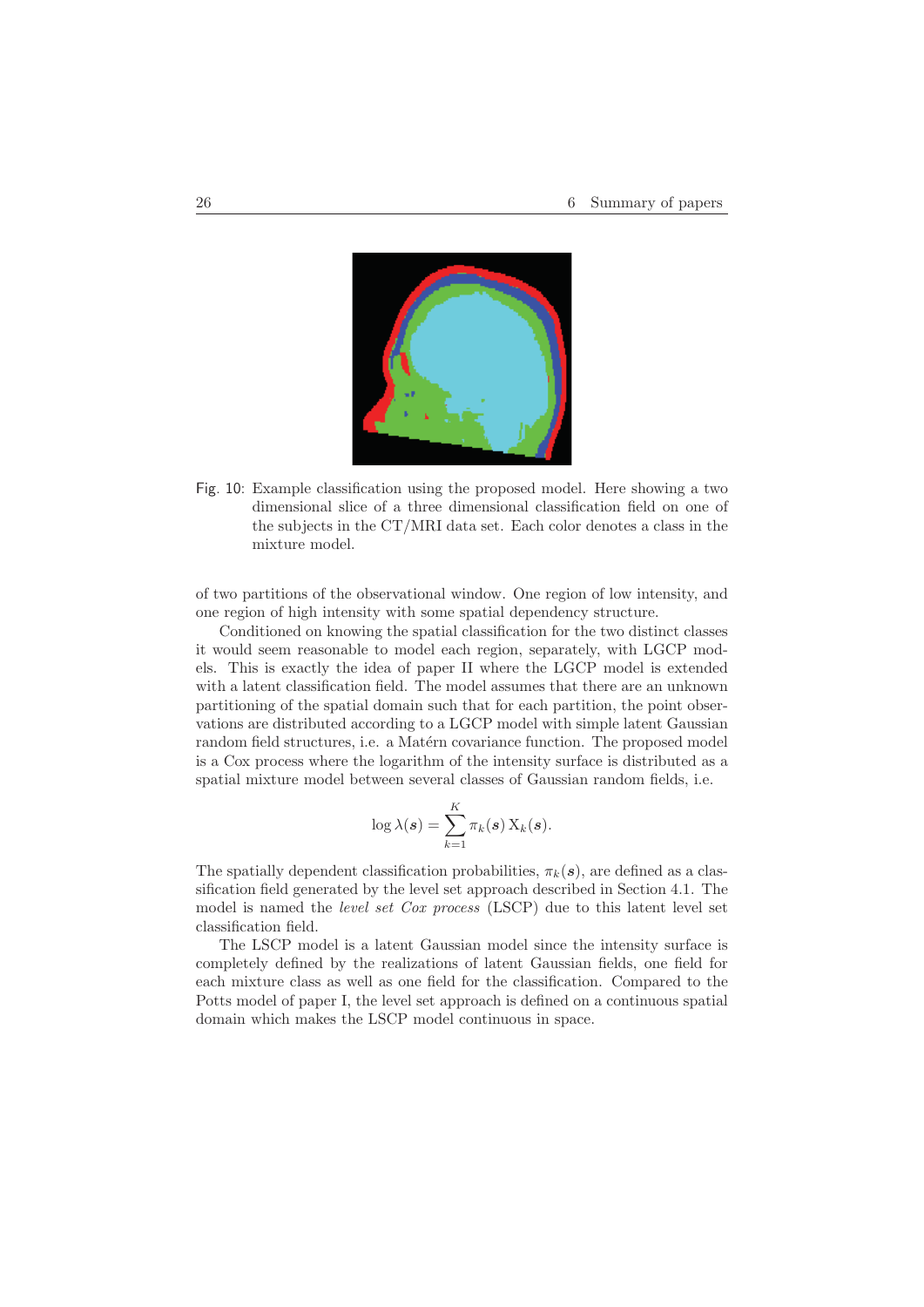

Fig. 11: Observations of the tree *Beilschmiedia pendula* on a  $1000 \times 500$  square metres area of the Barro Colorado island of Panama.

Having a continuous point process model is important since point observations most often are observed in continuous space. However, to be able to do inference based on the data, some finite dimensional approximation is required. In paper II the observational domain,  $D$ , is discretized in to a finite number of subregions on an equidistant lattice grid forming a partition of  $D$ . It is shown that the posterior probability measures of the latent Gaussian fields of the finite dimensional model converges to the posterior measure of the continuous model under refinement of lattice grid.

Paper II proposes a Bayesian approach to statistical inference. The posterior marginal distributions of both parameters, latent Gaussian fields, and the intensity surface can be acquired by Monte Carlo simulations. A spectral approach using fast Fourier transforms together with the preconditioned Crank-Nicholson MCMC methods of Cotter et al. is proposed for efficient Monte Carlo based inference.

As an example, posterior inference using four different types of the LSCP model are compared on the tree locations of the Barro Colorado dataset with available covariate. These examples highlight the flexibility and potential of the model.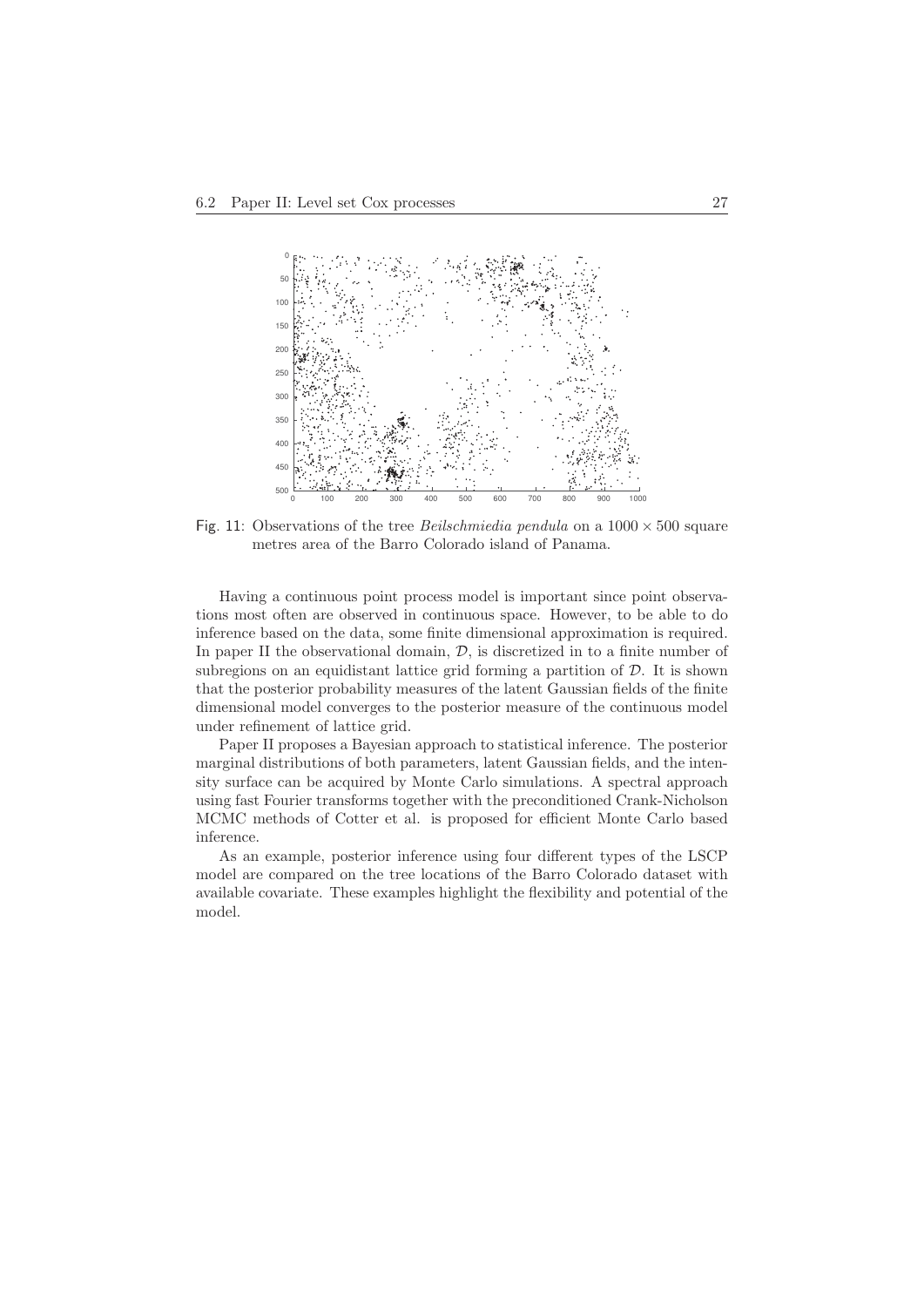## **Bibliography**

- Adrian Baddeley and Rolf Turner. spatstat: An R package for analyzing spatial point patterns. Journal of Statistical Software, 12(6):1–42, 2005. URL http: //www.jstatsoft.org/v12/i06/.
- S.L. Cotter, G.O. Roberts, A.M. Stuart, and D. White. MCMC Methods for Functions: Modifying Old Algorithms to Make Them Faster.
- D.J. Daley and D. Vere-Jones. An introduction to the theory of point processes: Volume I: Elementary theory and methods, volume 2. Springer, 2003. ISBN 0-387-95541-0.
- A.P. Dempster, N.M. Laird, and D.B. Rubin. Maximum Likelihood from incomplete Data via the EM Algorithm. Journal of the Royal Statistical Society. Series B (Methodological), 39(1):1–38, 1977.
- M.J. Drinkwater, Q.A. Parker, D. Proust, E. Slezak, and H. Quintana. The large scale distribution of galaxies in the Shapley Supercluster. Publications of the Astronomical Society of Australia, (21):89–96, 2004.
- M.M. Dunlop, M.A. Iglesias, and A.M. Stuart. Hierarchical Bayesian level set inversion. Statistics and Computing, pages 1–30, 2016.
- B.S. Everitt and D.J. Hand. Finite mixture distributions. Chapman and Hall, 1981. ISBN 0 412 22420 8.
- A.E. Gelfand, P.J. Diggle, M. Fuentes, and P. Guttorp. Handbook of spatial statistics, volume 2. Taylor and Francis, 2010. ISBN 9781420072884.
- M.S. Handcock and M.L. Stein. A Bayesian Analysis of Kriging. Technometrics, 35(4):403–410, 1993.
- M.A. Iglesias, Y. Lu, and A.M. Stuart. A Bayesian level set method for geometric inverse problems. Interfaces and free boundaries, 18(2):181–217, 2016.
- J. Illian, A. Penttinen, H. Stoyan, and D. Stoyan. Statistical analysis and modelling of spatial point patterns. Wiley, 2008.
- A. Johansson, M. Karlsson, and T Nyholm. CT substitute derived from MRI sequences with ultrashort echo time. Medical Physics, 38:2708–2714, 2011.
- K. Lange. A Gradient Algorithm Locally Equivalent to the EM Algorithm. Journal of the Royal Statistical Society. Series B (Methodological), 57(2): 425–437, 1995.